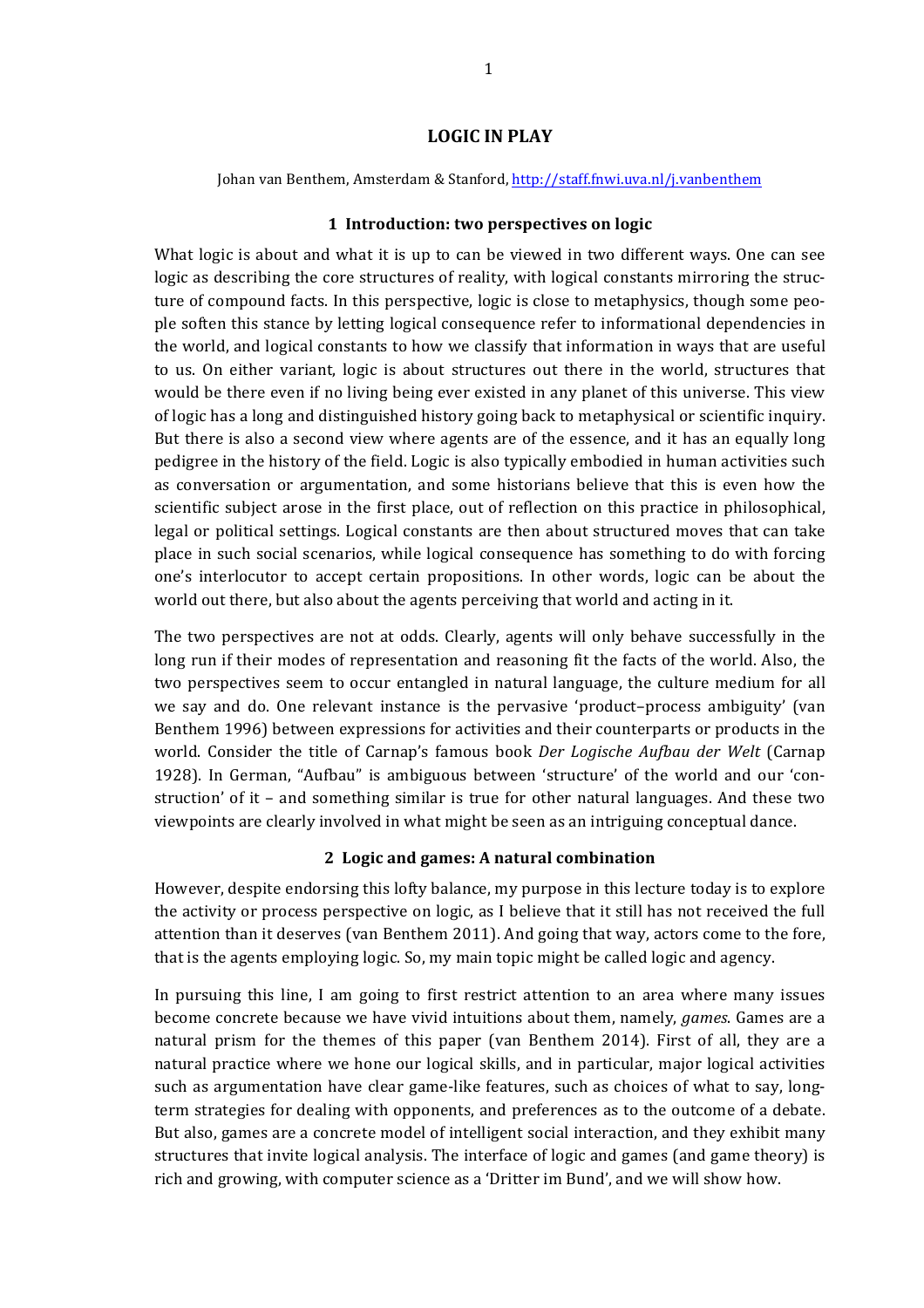After that, I will explore more general agency-related themes and their connections with logic, and having done that, I conclude with some consequences of taking this agent-oriented perspective for a range of issues from philosophy to the sciences, and for logic itself. 1

### **3 Evaluation games in logic**

Let us make a simple connection first between a basic notion in logic and one in games, that has been proposed in various forms by a range of authors since the 1960s. The notions of truth and falsity for formulas in models can be analyzed in terms of a two-player game, where we pull apart logical notions into different roles - a standard pattern in creating logical games'. Roles allow the mind to play against itself, testing things to the utmost.

*Games, roles, and moves* Let  $\varphi$  be a first-order formula, and *M* a model. Verifier claims that  $\varphi$  is true in *M*, Falsifier claims that it is false. To be fully precise qua first-order semantics, we would also need an assignment sending individual variables to objects in the model, but in our exposition here, we will mostly downplay this finesse. Now the logical structure of the formula  $\varphi$  induces a scheduling for the game as follows:

At disjunctions, Verifier has to choose a disjunct for further play, while at conjunctions, it is Falsifier who has to make this choice. The game for a negation  $\neg \varphi$  is the dual of the game for  $\varphi$ , all marks for turns, winning and losing are reversed between the two players. Verifier has to choose an object in *M* for an existential formula **∃***xϕ*, while Falsifier chooses an object in *M* for a universal formula *∀xϕ*.

Each round drops a logical operator. When we reach an atom, a check takes place against the model  $M$ , and the game ends: Verifier wins if the atom is true, Falsifier wins if it is false.

*Example* A formula in a network.

 $\overline{a}$ 

Consider the following network with 5 nodes, and a connected relation: that is, there is an arrow between every two points (though we will not draw the resulting reflexive arrows, for convenience). The first-order formula  $\forall x \forall y(Rxy \lor \exists z(Rxz \land Rzy))$  says that one can get from any point in the graph to any other point by at most two directed arrows. This assertion is false in the given network, and the game will show how. For instance, Falsifier can pick the objects  $x = 5$  and  $y = 4$ , and can then win against any counter-play by Verifier. 2



There is something general going on here that connects logic and game theory.

*Truth, falsity and winning strategies* The following equivalence can be proved easily by induction on the structure of first-order formulas, and the definition of the game in a model (the precise details of this proof again involve the use of variable assignments).

 $1$  This paper is largely a programmatic survey, with an emphasis on ideas and suggestive examples. Hence, I will not include extensive references, which are given, for instance, in the books cited here.

 $<sup>2</sup>$  Note how games end in finitely many steps, since the formula in play gets smaller in each round.</sup>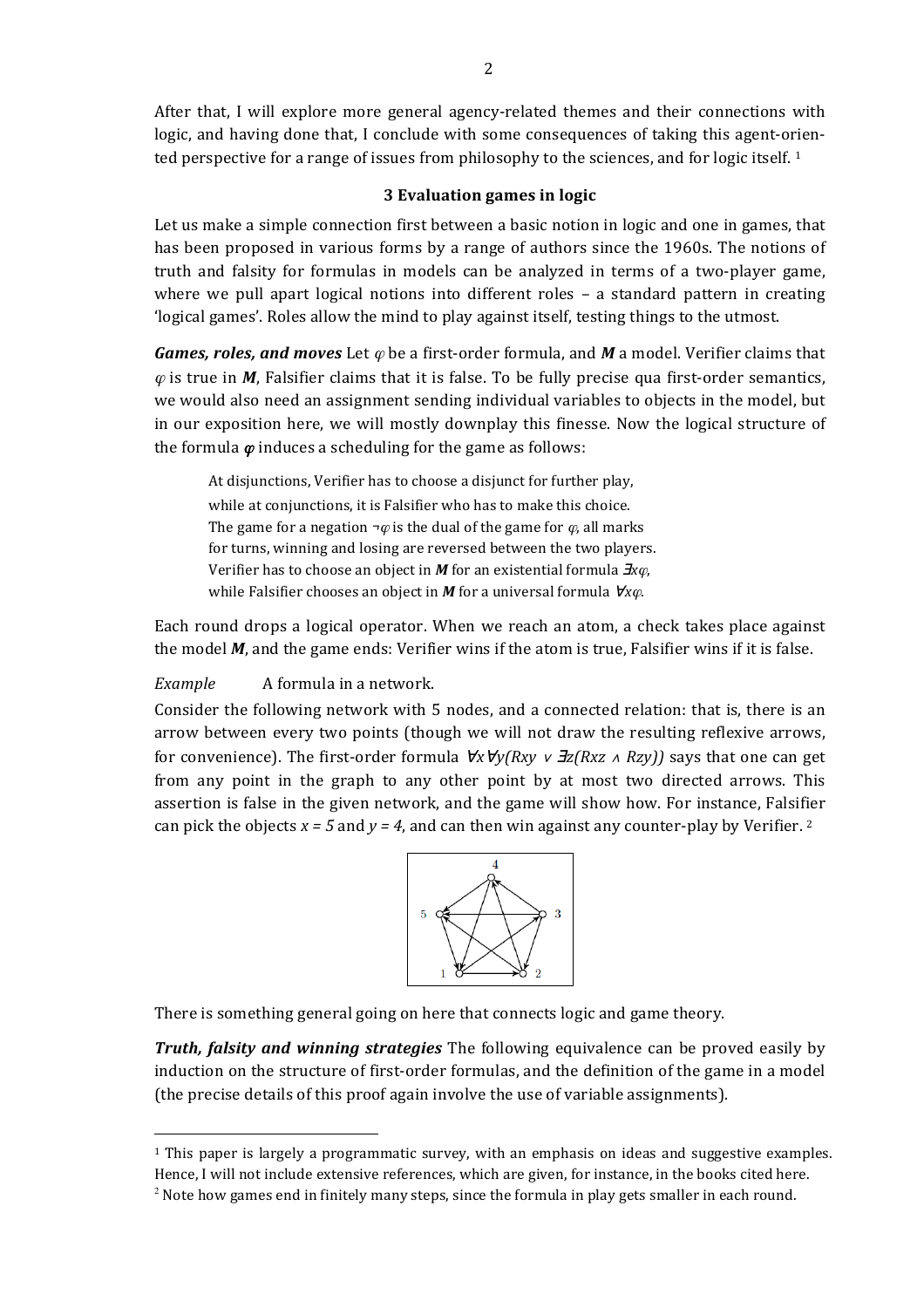*Fact* A formula  $\varphi$  is true in model M iff Verifier has a winning strategy in game( $\varphi$ , **M**).

This result ties truth, a basic logical notion, to the basic game-theoretic notion of a strategy (for Verifier). Likewise, falsity can be tied to existence of a winning strategy for Falsifier.

*Discussion* Simple as it is, the preceding result suggests more radical thoughts. The notion of a strategy is more fine-grained than truth, as there can be more than one winning strategy for a player. In the preceding example, another winning strategy for Falsifier is  $x = 2$ ,  $y = 3$ . Thus, the game semantics is more fine-grained than mere truth values, a feature not exploited much so far, which fits semantic intuitions about there being a natural hierarchy of less or more fine-grained denotations for sentences of a language.

Also, in the definition of the game, the clause for the quantifiers looks different from that for the connectives, challenging a standard analogy. A quantifier episode consists of two things: the choice of an object, and then, using that, playing the rest of the game. The real game operation here seems to be the *sequential composition* of a separate quantifier sub-game and the one for the remaining formula. This rearranges the standard geography of logical constants: the basic games are now atomic tests and object selection, while the general game constructions over these are choice, role switch, and composition. We refer to van Benthem 2014 for the effects of this reappraisal. For instance, strikingly, the basic proof system underneath first-order logic from a game-theoretic point of view is then decidable.

Evaluation games exist for many logical languages. However, not all of these are as simple as the one we just showed. For instance, evaluation games for so-called fixed-point logics that can represent recursive definitions, say, of transitive closure or of wellfounded relations, allow for *infinite* histories of the game, since unfoldings of fixed-point variables in a formula under consideration may return to a larger formula of a shape encountered before. For such infinite games, the above lemma still holds, but the proof becomes much more delicate. This leads to deep connections with Automata Theory that we cannot go into here.

*Excursion:* model comparison There are many further games for other logical purposes, such as testing satisfiability, or comparing models. We also include an example of the latter to show another aspect of the intimate connection between games and logical syntax.

Consider two models *M*, *N*. Player *D* (*Duplicator*) claims that *M*, *N* are similar, while *S* (*Spoiler*) maintains that they are different. Players set some finite number *k* of rounds for the game, the severity of the probe. In each round, *S* chooses one of the models, and picks an object  $d$  in its domain.  $D$  then chooses an object  $e$  in the other model, and the pair *(d, e)* is added to the current list of matched objects. After *k* rounds, the object matching is inspected. If it is a *partial isomorphism*, *D* wins; otherwise, *S* does.

A telling example compares the order structure of the integers and rationals: the latter being a dense structure, the former discrete. Here is how this comes to light in the game:



By choosing objects well,  $\bm{D}$  has a winning strategy here for the game over two rounds. But  $\bm{S}$ can always win the game in three rounds, as suggested by our picture.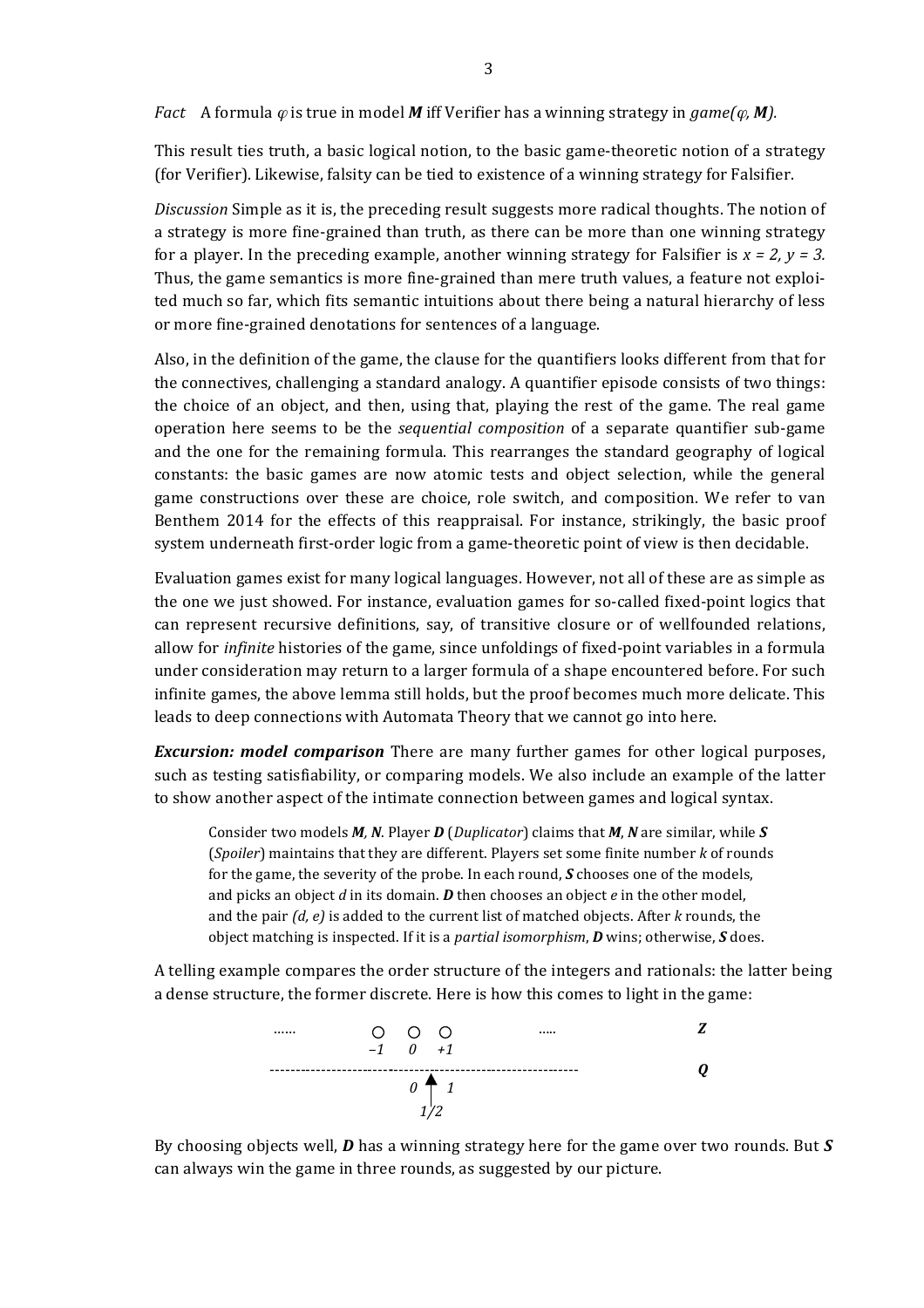Here is a typical play:

 $\overline{a}$ 

| Round 1 | S chooses $\theta$ in Z | <b>D</b> chooses $\theta$ in $\boldsymbol{0}$ |  |
|---------|-------------------------|-----------------------------------------------|--|
| Round 2 | S chooses 1 in Z        | <b>D</b> chooses 1 in $\boldsymbol{0}$        |  |
| Round 3 | S chooses $1/2$ in Q    | any response for $D$ is losing                |  |

In playing the games, winning strategies for S are tightly correlated with first-order formulas  $\varphi$  that bring out a difference between the models. It is easy to see how  $\boldsymbol{S}$ 's winning strategy in the preceding example matches step by step with the logical formula defining density:

 $\forall x \forall y(x \leq y \rightarrow \exists z(x \leq z \land z \leq y))$ 

The analogy goes right down to how quantifier alternations mark model switches.  $3$ 

*Game operations and logical constants* The structure of logical games may well involve further operations beyond the simple choices, switches and sequential composition that we have seen so far. In particular, there are also *parallel* constructions where different games are played at the same time. In fact, the preceding Ehrenfeucht-Fraissé games are a sort of parallel composition of games played in different models, with switches between these models initiated by one of the players. In general, on the current view, the traditional set of logical constants can be naturally extended to mirror a broad spectrum of game operations.

Having acknowledged the existence of this broader panorama, we now continue with simple evaluation games as our running theme for the further points that we want to make.

### **4 Logic and game theory, basic encounters**

One immediate effect of the above junction is that logical laws acquire game-theoretic import, and start connecting up with basic issues in game theory.

*Excluded middle* Consider the classical law of Excluded Middle  $\varphi \vee \neg \varphi$ . Its validity says that in every game of the form  $\varphi$  *ν ¬* $\varphi$  over any model *M*. Verifier has a winning strategy. But by our game rules, that strategy consists of a choice which game to play, and in which role. Unpacking this information, always, either Verifier or Falsifier has a wining strategy in the  $\varphi$ –game. Games having this very special property that one of the two players has a winning strategy are called *determined*. And we can see why first-order evaluation games have this property by referring to what may well be the earliest result in game theory.

*Zermelo's Theorem* The following result by Zermelo dates back to the 1910s.

*Fact* Two-player zero-sum games with finite depth are determined.

*Proof.* For each specific depth, and two players *i, j,* this is Excluded Middle unpacked into its game meaning. To see this, here is the case with two rounds:  $\exists x \forall y \text{ } WIN_i xy \vee \neg \exists x \forall y \text{ } WIN_i xy$ is equivalent by pure logic to  $\exists x \forall y$  *WIN<sub>i</sub>*  $xy \vee \forall x \exists y \neg WIN_i xy$ , which in its turn is equivalent, at least in zero-sum games, to a determinacy statement  $\exists x \forall y \ WIN_i xy \lor \forall x \exists y \ WIN_i xy$ .

However, there is also a generic proof across models solving the game by an algorithm that computes colors White for nodes where player *i* has a winning strategy and Black for nodes where the opponent *j* has a winning strategy. The algorithm colors end nodes according to who wins the game there. Next, working upwards in the game tree, it colors a node that is a turn for player *i* white if there is at least one white daughter node, and black if all daughter nodes were colored black. The coloring rule for turns of player *j* is the obvious dual.

<sup>&</sup>lt;sup>3</sup> Model comparison games can also be continued infinitely, but we do not pursue this here.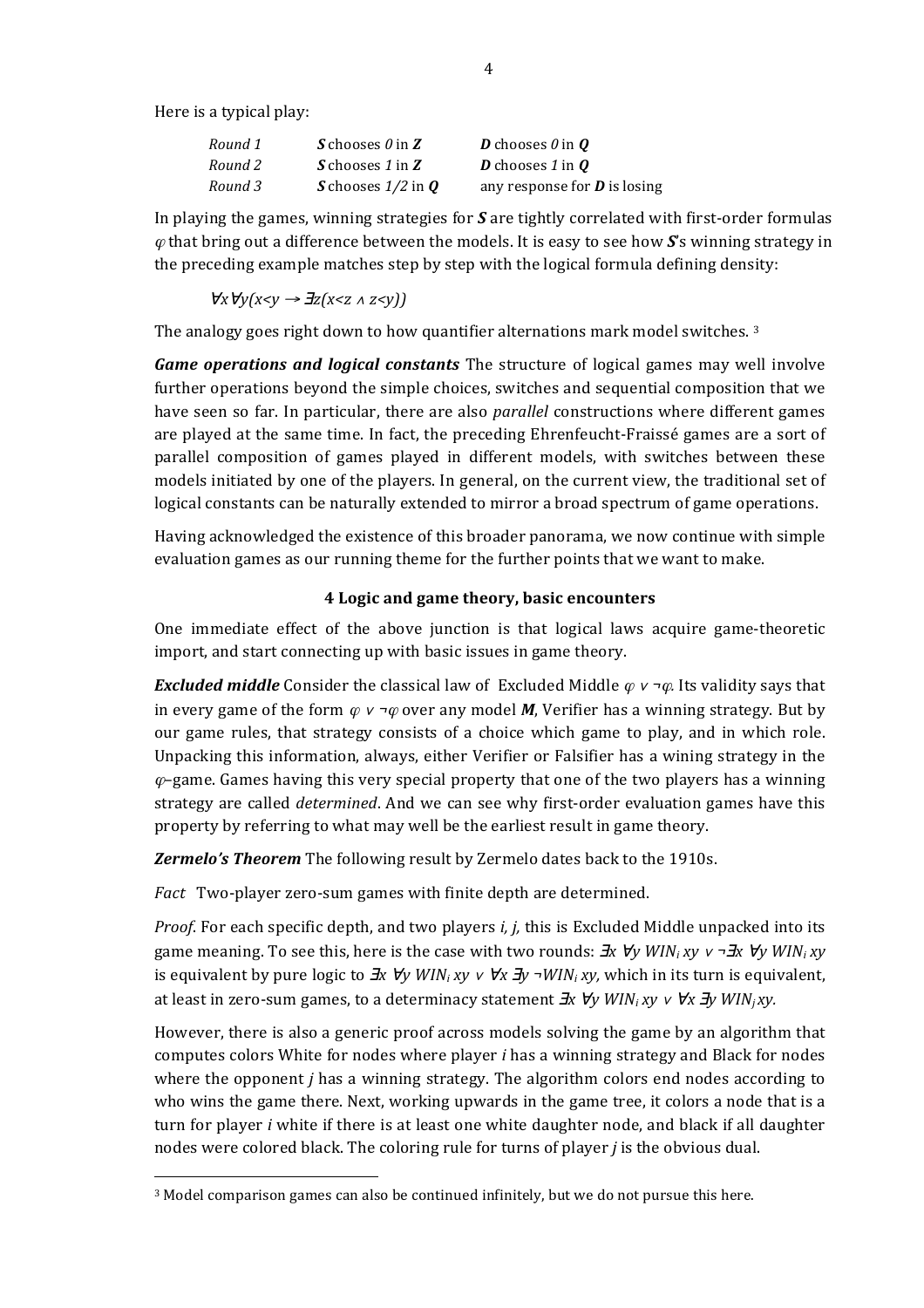*Equilibrium and fixed-point logic* First-order evaluation games satisfy the conditions of Zermelo's Theorem, and so, their determinacy is explained. For later reference though, note one can also look differently at the structure of the game solution process going on here. The coloring algorithm itself has a logical form that can be read as an inductive definition of the eventual winning-strategy predicates  $WIN_i$ ,  $WIN_j$ . The stages of the algorithm correspond to steps of unfolding the recursive definition, until the first fixed-point is reached where the predicates no longer change. The shape of the driving formula here is as follows:

 $WIN_i \Leftrightarrow \ (end \wedge win_i) \vee (turn_i \wedge \langle move-i \rangle WIN_i) \vee (turn_j \wedge [move-j] WIN_i)$ 

The right-hand formula has only positive syntactic occurrences of the variable for the strategic winning predicate  $WIN_i$  being defined, and so, in fixed-point logics, we can prefix a greatest fixed-point operator to the formula to describe the eventual solution predicate.

This is not just a technical observation. Games are considered solved in game theory when we have an equilibrium between what players can achieve. Algorithms solving games often approach these equilibrium states in a stepwise manner. Thus, game-theoretic equilibrium is naturally connected with not just logic but also computer science, and the latter two meet in fixed-point logics of recursion and computation such as the modal  $\mu$ –calculus, or *LFP(FO):* the extension of first-order logic with operators for smallest and greatest fixed-points.

**Logic** and game equivalence But there is much more to the interplay of logical laws and games than we have seen just now. Our second example again starts from a simple law of propositional logic, this time, Distribution of conjunction over disjunction. We display the two formulas involved, and draw the shape of their game tree in the following picture:



Now we ask a new question, triggered by the logical equivalence. *Are these games the same?* 

Distribution suggests that the two games are the same, and one can see that game-theoretically by focusing on the *powers* of players, i.e., those sets of outcomes that they can force the game to end in when they play one of their strategies against any possible counter-play by the opponent. It is easy to calculate that players have the same powers in both games. <sup>4</sup>

But there are natural alternative views when we look at players' actions and choices. The two games depicted are clearly different qua structure of moves and turns. For instance, there is no intermediate node in the game on the right that matches the situation in  $E$ 's choice point on the left. To match this richer view of the 'how' rather than just the 'what' of control over outcomes, a more discriminating structural equivalence for games is needed. Good candidates for such a finer view are versions of the modal process equivalence of *bisimulation* that correlate available moves at each pair of matched nodes. Using a bisimulation, players can match their moves in two games step by step, thereby simulating the strategies themselves, not just the powers over final outcomes that they give rise to.

<sup>&</sup>lt;sup>4</sup> In both games, *A* has the powers  $\{p_i\}$ ,  $\{q_i\}$ , while *E* has the powers  $\{p_i\}$ ,  $\{p_i\}$ ,  $\{p_i\}$ . Here we use a condition of Monotonicity: powers of players are closed under taking supersets. Incidentally, powers in infinite games are sets of histories, but the idea remains the same.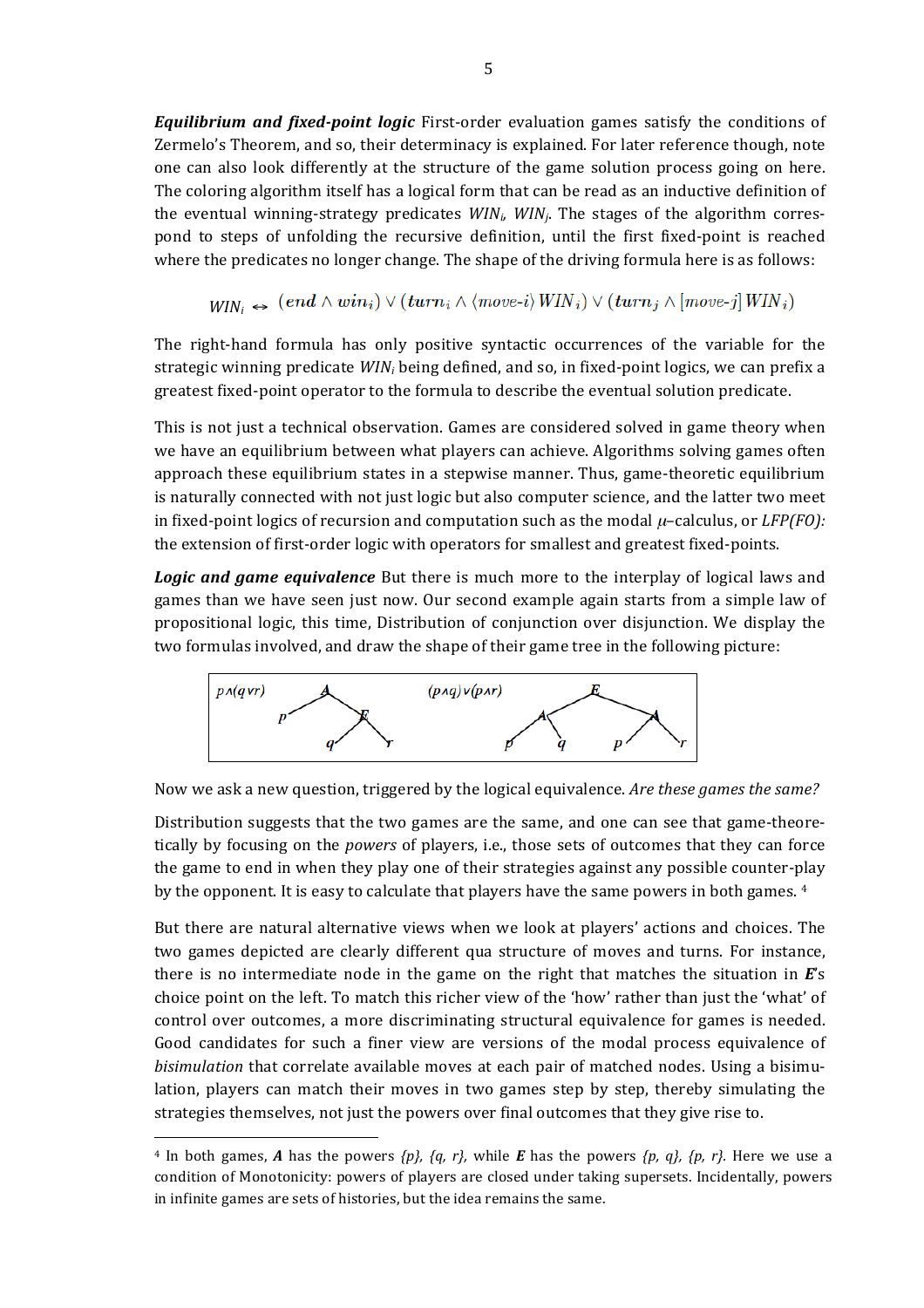**Further equivalences** These are just two natural levels. Van Benthem, Bezhanishvili & Enqvist  $2016$  identifies strategies with their 'exact powers' (dropping monotonicity), where the total set shows what the players can force the game to end in, while the elements of that set show which choices are left to the *other player*. This notion of game equivalence differs from the earlier two, and for instance, it does not validate the earlier law of Distribution. Thus, it induces an interesting weaker propositional logic that is currently being explored.

Thus, in this simple setting, we have encountered the intriguing possibility that logics with different sets of validities may match up with different structure levels for looking at games.

### **5 Invariances, languages, and zoom levels**

What we see here is an instance of a general phenomenon in mathematics and other fields. A subject can be studied at various levels of detail, and these levels are specified in terms of *invariance* under suitably chosen transformations, as proposed by Helmholtz and Klein in the 19<sup>th</sup> century, and in 20<sup>th</sup> century logic, by Tarski. There need not be a unique best choice here: Euclidean geometry is not 'better' than topology, it all depends on one's purpose. The same is true for games, and indeed, game theory has various natural structure levels, from extensive game trees to strategic matrix forms closer to the above power level.

Of special interest to logicians is that setting a level of detail corresponds to introducing a *language* that can define just those invariant properties that are characteristic of the chosen level.<sup>5</sup> The finer the invariance relation, the richer the matching language.

A typical illustration are the above two views of games. The richer action–choice level suggests a standard *modal language* over game trees viewed as relational models, where we have many results showing that (with some technical caveats) bisimilar models share the same modal theory. By contrast, focusing on powers suggests a coarser (but interesting) modal `neighborhood language' for invariant properties, with 'forcing modalities' describing properties of players' powers. So, logical analysis of games is not embodied in one unique formal system: there is a hierarchy of logical languages and their logical laws matching a hierarchy of natural levels for representing games, or social interaction generally.  $6$ 

One can also restate these points in terms of 'zoom'. Many people believe that logic is organized pedantry. We take a given reasoning practice, and then supply more and more details until all arguments are fully spelled out, say, the way mathematical proofs might be spelled out to machine-readable first-order formulas. This is the *zooming-in* direction of supplying ever more detail, allowing us to see new phenomena at a microscopic level, such as small proof steps that can be automated. On this view, logicians are like moles digging in the soil below the observable cognitive behavior. But there is also a *zooming-out* direction where logical analysis does exactly the opposite: one looks at a reasoning practice, but only considers some global features in a rough formalism – the way, say, modal logic can yield a bare theory of the topological interior operation. This time, we see new things precisely because we ignore details, and soar, free as birds, far above the given reasoning practice.

<sup>&</sup>lt;sup>5</sup> Helmholtz' own original motivation was finding an underpinning for the language of geometry.

 $6$  Our earlier example of Distribution suggested that logical equivalence is based on the power view. This may pose an initial perplexity, but we will return to this issue in Section 18 below.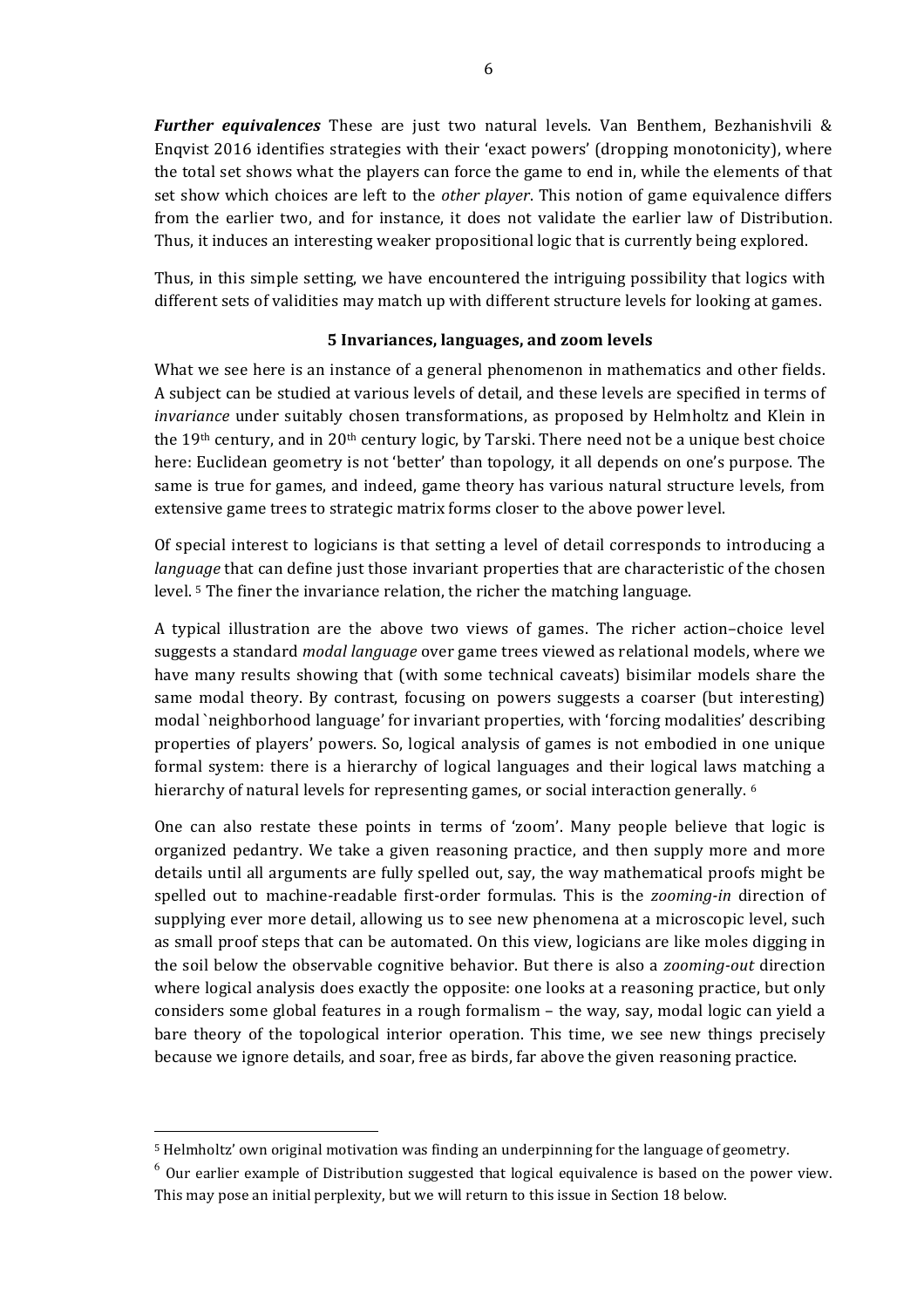Both directions of zoom occur in logic, and there are interesting conceptual and technical questions concerning a systematic back-and-forth among various levels of analysis.<sup>7</sup>

Finding a rich level view of games and matching logics seems a well-worth enterprise.  $8$ 

### **6** Entanglement in two directions

Our discussion so far may have shown that logic and games form a natural combination. But, stepping back, we have really presented a mixture of two rather different directions.

**Logic of games** In one direction, often called logic of games, we use techniques from logic to analyze structures in games. In this contact, logic is applied as it stands, and the resulting systems are sometimes called 'game logics'. This is the direction that can be found in logical theories of multi-agent systems (Leyton-Brown 2009), or in current work on the logical foundations of game theory, as in 'epistemic game theory' that analyzes players' reasoning and strategic equilibria by logical means (Brandenburger 2014, Perea 2012).

**Logic** as games But there is also a converse strand through many of the examples presented so far, where games themselves are used to analyze basic notions of logic, or in a current phrase, we pursue logic *as* games. This second direction can run from weak versions, where 'logic games' are just used as convenient didactical tools, to strong versions where games are viewed as embodying the essential meaning of logical systems.

*Cycles* The two directions are not at odds, although one should beware of confusion. For instance, in our game-theoretic analysis of first-order formulas, we can view these formulas as statements about some given model, but also as algebraic terms defining a kind of game playable on any model. These games have properties which can themselves be stated in some further logical (meta-)language, which could itself have evaluation games, and so on.

Thus, there is a productive cycle here. For instance, one can start from a class G of games, introduce a logical description language, and then consider games for evaluating the formulas of that logic, of for comparing its models. These activities in  $G(L(G))$ -mode are not always disjoint: a model comparison game for a logic of games may be close to a notion of structural equivalence for games in *G*. But *L(G(L))*-mode makes sense just as well. For instance, we defined evaluation games for first-order logic, but in studying those games from a solution perspective, we found patterns that suggests a natural fixed-point logic for those games, whose expressive power is known to exceed that of first-order logic itself.

The two directions are not as disjoint as they may seem. Van Benthem 2014 devotes two whole parts to hybrid systems merging motivations from logic games and game logics.  $9$ 

*Computation* Our main point here is that, while logic and games form a natural combination, they do so in different entangled ways. But this picture may also be misleading as it underplays what may well be an essential third ingredient: the role of *computation*.

<sup>&</sup>lt;sup>7</sup> See van Benthem 2016 for definitions of the phenomenon of *tracking* between levels, and some general results on when it works and when it does not, including connections with Category Theory.

<sup>&</sup>lt;sup>8</sup> We will revisit this issue later in our discussion of 'Theory of Play', since our intuitions about game equivalence may have a hidden parameter: the type of agents that are playing the game.

<sup>&</sup>lt;sup>9</sup> There are even challenges to the whole scheme: for instance, evolutionary games seem hard to fit in.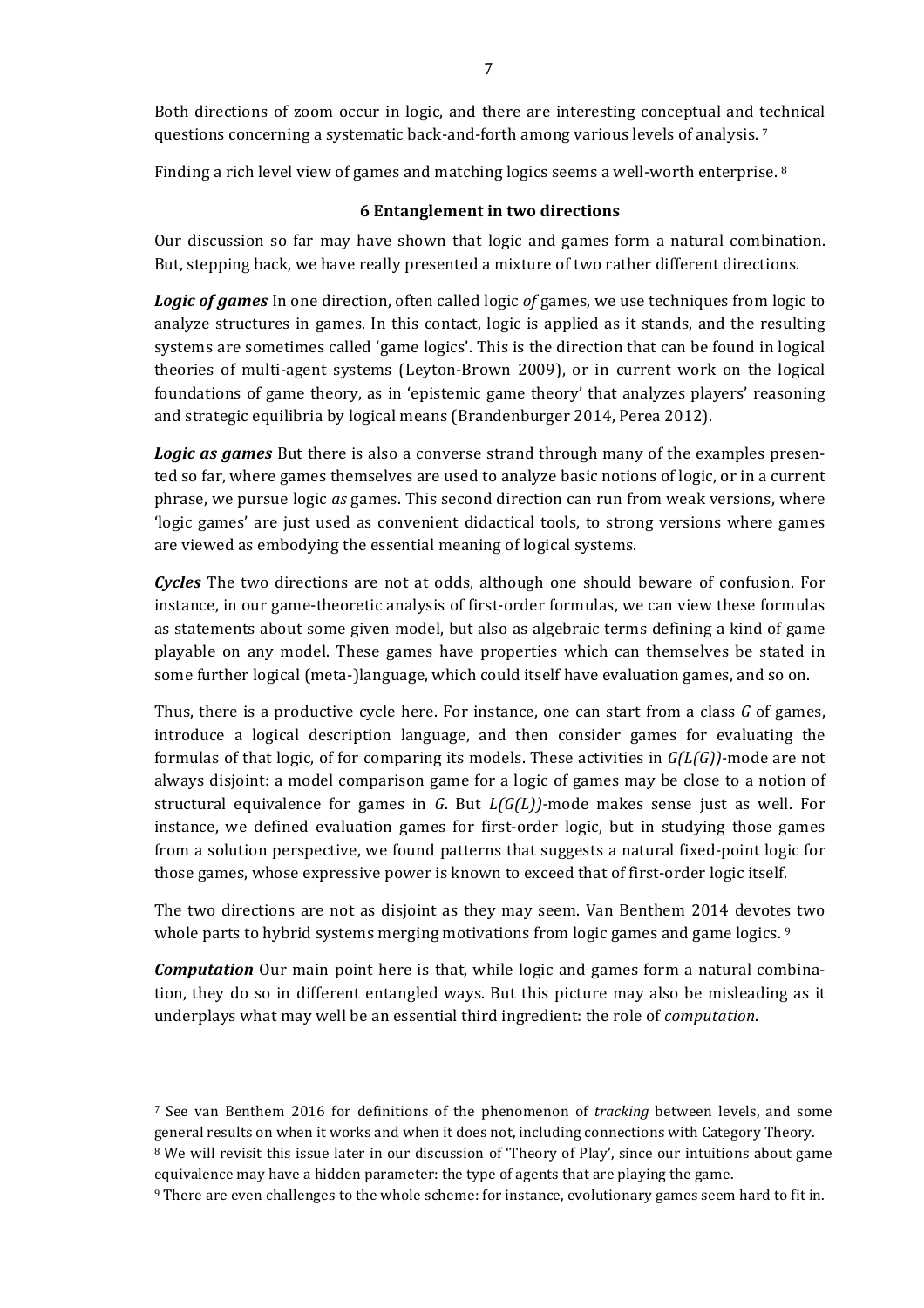Much of the basic work on game logics and logic games today is happening in the foundations of computation (Graedel et al., eds., 2002), where infinite games, Automata Theory, and Co-Algebra enter the fray, and where the emphasis in studying computation is shifting from extensional input-output views to the production of behavior by interactive systems. This is congenial to the later turn to be made in this paper toward general agency, since today's interactive computation is really a form of social agency (van Benthem 2015), blurring the border line between games and computation just as much as that with logic.

Perhaps the best eventual picture then is a triangle of *Logic, Games, and Computation*.

### **7 From logic and games to intelligent agency**

In the remainder of this paper, logic of games as played by agents will be the central theme.

However, let us emphasize that logic as games is a rich area, too. In particular, our few examples should not be taken to convey the whole flavor. Evaluation games are just one way of casting logical notions as games. Argumentation, too, is a game, and winning strategies in suitably defined formal argumentation or dialogue games can be identified with proofs, in a tradition going back to Lorenzen. Argumentation or dialogue is also a powerful model for interactive computation, and the resulting work in the foundations of computation is producing deep results about games with a general thrust. For instance, the category-theoretic treatment of 'game semantics' in Abramsky 2008 brings to light new logical constants, such as sequential versus parallel readings of disjunction that obey different laws. All this links up with resource logics such as linear logic, Proof Theory, Type Theory, and many other fields. Again we see how computation is a natural partner here.  $10$ 

Having established natural connections and interactions between logic and the study of games, we will now broaden the perspective. Games are played by *agents*, and these agents are involved in a wide variety of activities. These range from deliberation before the game starts to processing information, or even dealing with unexpected surprises, during the game, all the way to post-game analysis, and perhaps rationalization of one's behavior.

In the coming sections we discuss a wide range of fundamental abilities of agents, relevant to playing games but also much more broadly, that can all be studied in logic. <sup>11</sup>

## **8 Dealing with many information sources**

*Inference and questions* Inference is an important source of information, but there are others on a par with it. Suppose you are in a restaurant.

Three people have ordered drinks, one each: water, beer, and wine. A new waiter comes carrying 3 glasses. What happens?

There are 6 ways the glasses can be distributed over the three customers, and here is a scene that plays out every day in many places. The new waiter needs to reduce the 6 options to 1, and solves his information problem as follows. He asks who has the water, puts that

 $10$  For a broad panorama of the two directions at the interface between logic and games, with a landscape of game logics at different zoom levels, a presentation of different ways in which laws of logic can embody game-theoretic principles, and a survey of game-like systems that show features of both directions distinguished here, we refer to van Benthem 2014.

<sup>&</sup>lt;sup>11</sup> As always, our exposition is a survey, for further details and results we refer to van Benthem 2011.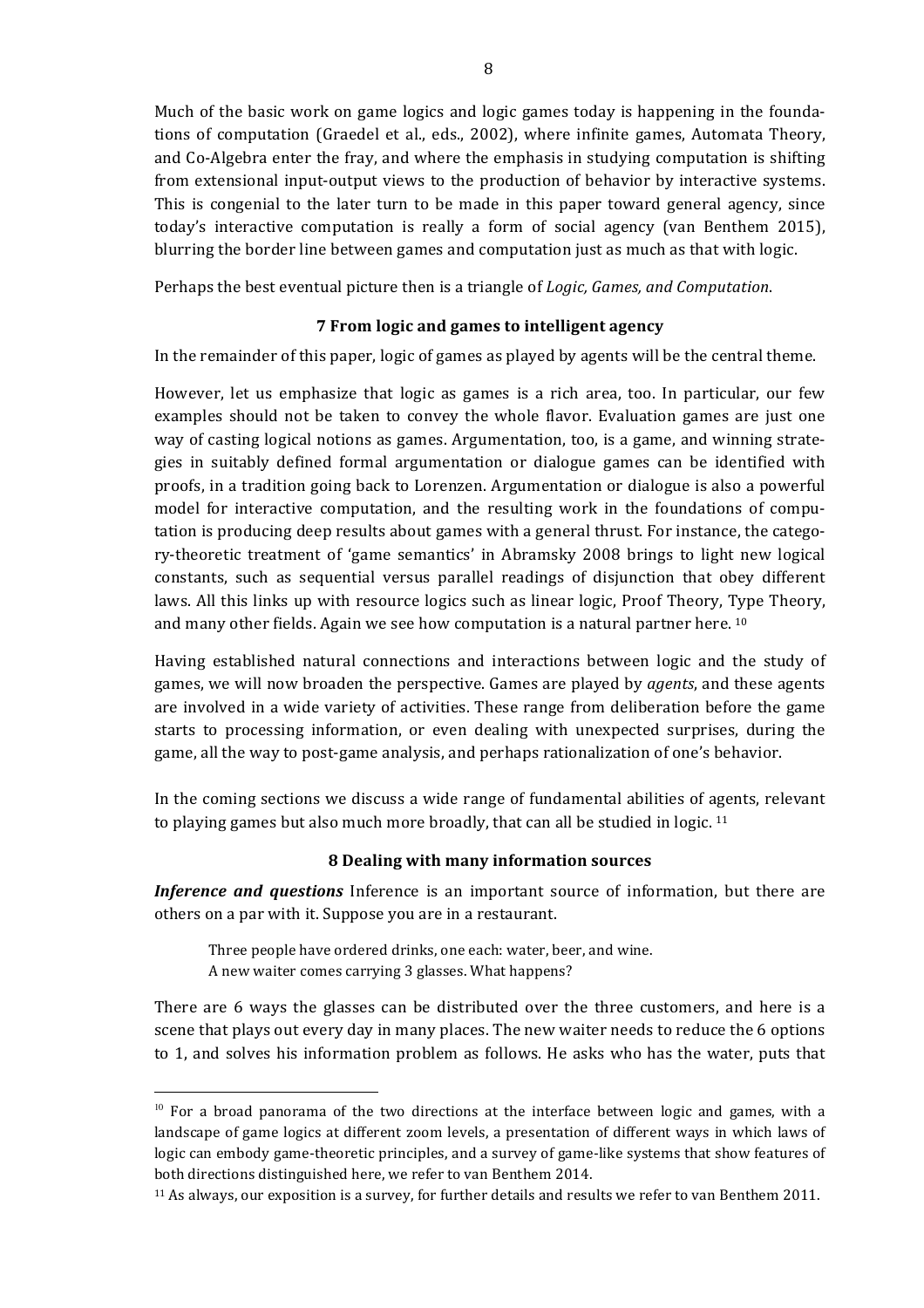glass, then asks who has the beer, puts that, and then, without asking, puts the wine. What we see here is questions and answers reducing uncertainty from 6 options to 2 and then to 1, with the last step just being an inference (either explicit, or implicit in the act of placing the glass of wine). There is a unity in this scenario: questions and inferences go together.

**Three sources of information** There are further natural informational acts. This is already clear in the natural sciences: experiments and observations count for as much as mathematical deductions. An elegant compact statement from the world of practical common sense can be found in ancient Chinese Moist texts (400 BC):

# 知 闻 说 亲 <br> **xhi** wen shuo qin

Knowledge  $(zhi)$  comes from: hearing from others (wen), proof  $(\text{shuo})$ , or experience  $(\text{qin})$ . The Moist example is of someone seeing an object inside a dark room, wondering about its color. He sees a white object outside of the room, and someone tells him that the object inside the room has the same color as the one inside. He then infers that the object inside is white. What we see is a cooperation between observation, communication, and inference.  $12$ 

It seems fair to say that our basic informational abilities have at least this range, and that logical theory should deal with modeling all of this. As we will see soon, it can. But for now, let us continue with one more striking aspect of human reasoning abilities.

## **9** Social interactive reasoning

To some people, the high point of rationality is embodied in Rodin's 'Thinker': eyes closed, all on one's own. But in cognitive reality, intelligence seldom comes alone. Just as in nature, many-body problems are the key to understanding how the universe works, rather than the 'natural place' of individual objects, our intelligent abilities usually unfold interactively in contacts with others. This so-called 'theory of mind' is seen as a crucial human ability in modern cognitive science, and of course, it reaches far beyond the world of practical common sense: even the purest sciences themselves are a social enterprise.

*Multi-agent knowledge* 'Many-mind problems' are already key to asking the questions of our earlier base example. In addition to ground-level facts, we also communicate what we know or do not know about others. When I ask you a question, I normally convey to you that I do not know the answer, and also, that I think that you may know the answer: the latter is iterated two-agent knowledge. <sup>13</sup> Answering a question conveys a fact but, if done in public, it also makes sure that both participants know that they now know the answer, and this knowledge even goes to higher depths of entanglement, all the way to 'common knowledge' in the group.  $14$  It is this sort of iterated and entangled knowledge and ignorance of various sorts that keeps communication flowing, but also holds it in place and makes it successful.

There is logical structure underneath all of this. We can reason about knowledge of agents about ground facts and about each other in suitable systems of *epistemic logic*, and even group notions like common knowledge then turn out to have a precise logical behavior.

 $12$  Frege famously gave up on natural language in favor of his "Begriffsschrift" because of the 'prolixity' of the former. But by 'natural language' he meant German: what if he had known Chinese?

<sup>&</sup>lt;sup>13</sup> Exceptions are rhetorical questions, say, by teachers. But we are also attuned to when these occur.  $14$  Of course, there is more to questions than just conveying information: tyically, questions also raise

*issues*, and they set or modify a current agenda of conversation or inquiry.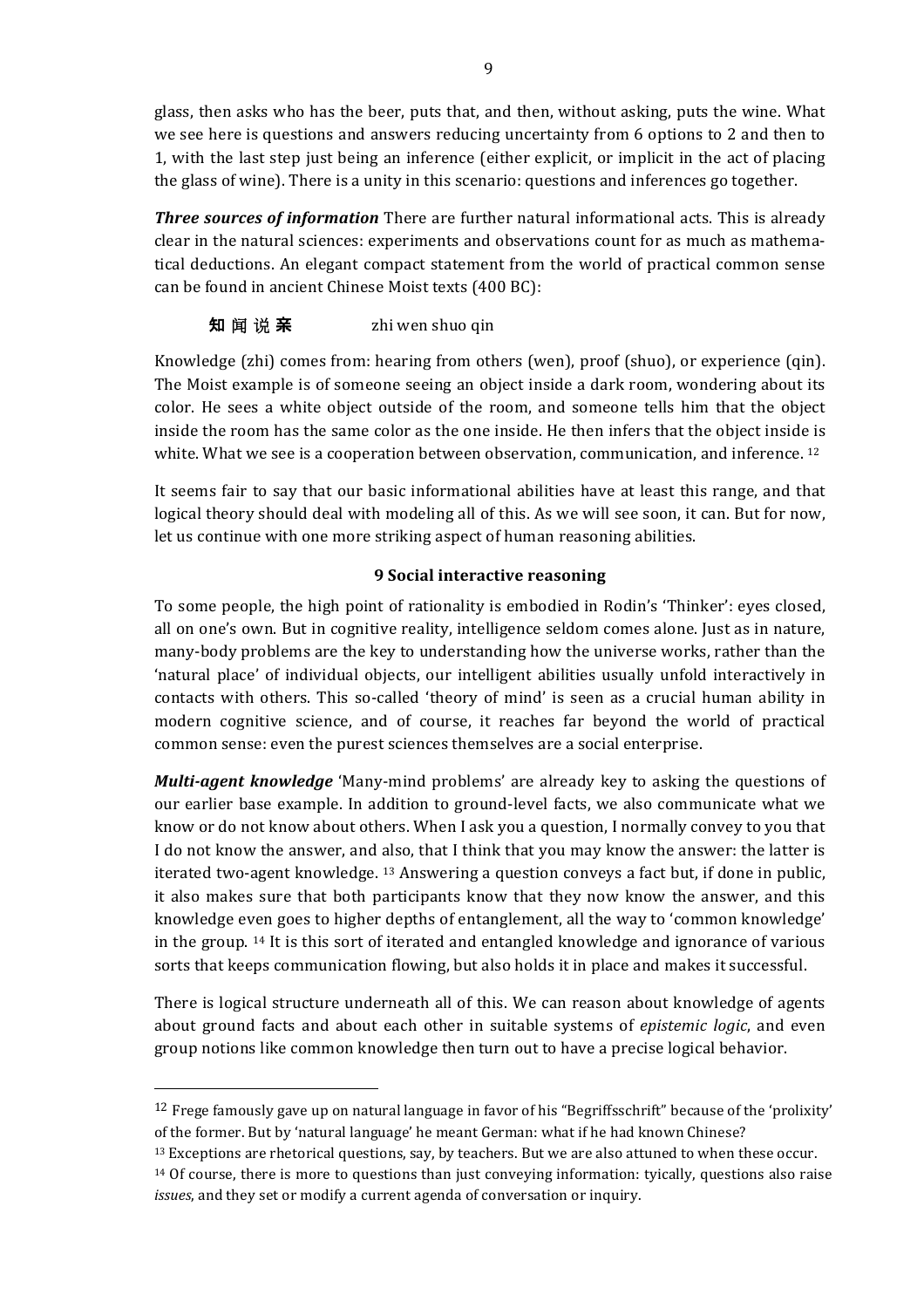Just for illustration, writing  $E_G\varphi$  for 'everyone in the group G knows that  $\varphi'$  and  $C_G\varphi$  for ' $\varphi$  is common knowledge in the group  $G'$ , we have a valid equivalence

 $C_G\varphi \leftrightarrow (\varphi \wedge E_G C_G\varphi)$ 

 $\overline{a}$ 

This is not a game-theoretic equilibrium formula of our earlier fixed-point type, but it has a similar logical form, and it expressess an informational equilibrium in a group.

This example also illustrates a much more general point that is often under-appreciated. Action and information can exhibit very similar patterns, at least in the light of logic.

**Dynamics with cards** But here is another fundamental aspect to be recognized in the above. The whole point of communication as a social process is that what agents know keeps changing all the time as informational events occur. Again, what happens in the course of a game provides many concrete appealing examples. Consider this baby card game:

Three players, John, Mary, Paul get one card each: John gets **red**, Mary **white**, Paul **blue**. Now Mary asks John: "Do you have the blue card?" Who knows what now? John answers: "No". Who knows what now?

Audiences differ on this, but many people manage to figure out that after the question, John (but not Paul) has learnt who has which card, while after the answer, both John and Mary (but not Paul) know the cards. However, the fact that John and Mary know is common knowledge, so even Paul has learnt a lot from the information exchange in this scenario.

### **10 Information change, model update, and dynamic logic**

Now the point is that logic has all the resources for describing scenarios like this: its scope goes beyond inference to questions – and observation, and other basic acts as we shall see.



Art of modeling We can represent the agents' initial situation as a simple epistemic model with 6 states for the possible deals of the cards, and uncertainty lines indicating what agents cannot tell apart. For instance, in the actual state  $RWB$ , Mary knows that she has the white card, but cannot tell whether she is in *RWB* or in *BWR* – and so on.

Now, crucially, further informational acts or events will change this initial model, following a widespread intuition in the literature that reflects common sense: new information decreases the current range of possibilities. For instance, learning that Mary does not have the blue card removes 2 options (*RBW*, *WRB*) to yield the second picture shown in the sequence, where we can see graphically that in  $RWB$ , 1 knows the cards: no uncertainty line departs there for him. The picture also shows many more facts in a direct visual manner: e.g., Paul knows that John knows the cards. The answer removes two more worlds *(BWR, BRW*), resulting in the final stage where the only remaining uncertainty line is for Paul. <sup>15</sup>

<sup>&</sup>lt;sup>15</sup> The semantic model drawn here matches sketches that many people make of the scenario, being a graphical representation of crucial information. (Incidentally, making good sketches from scenarios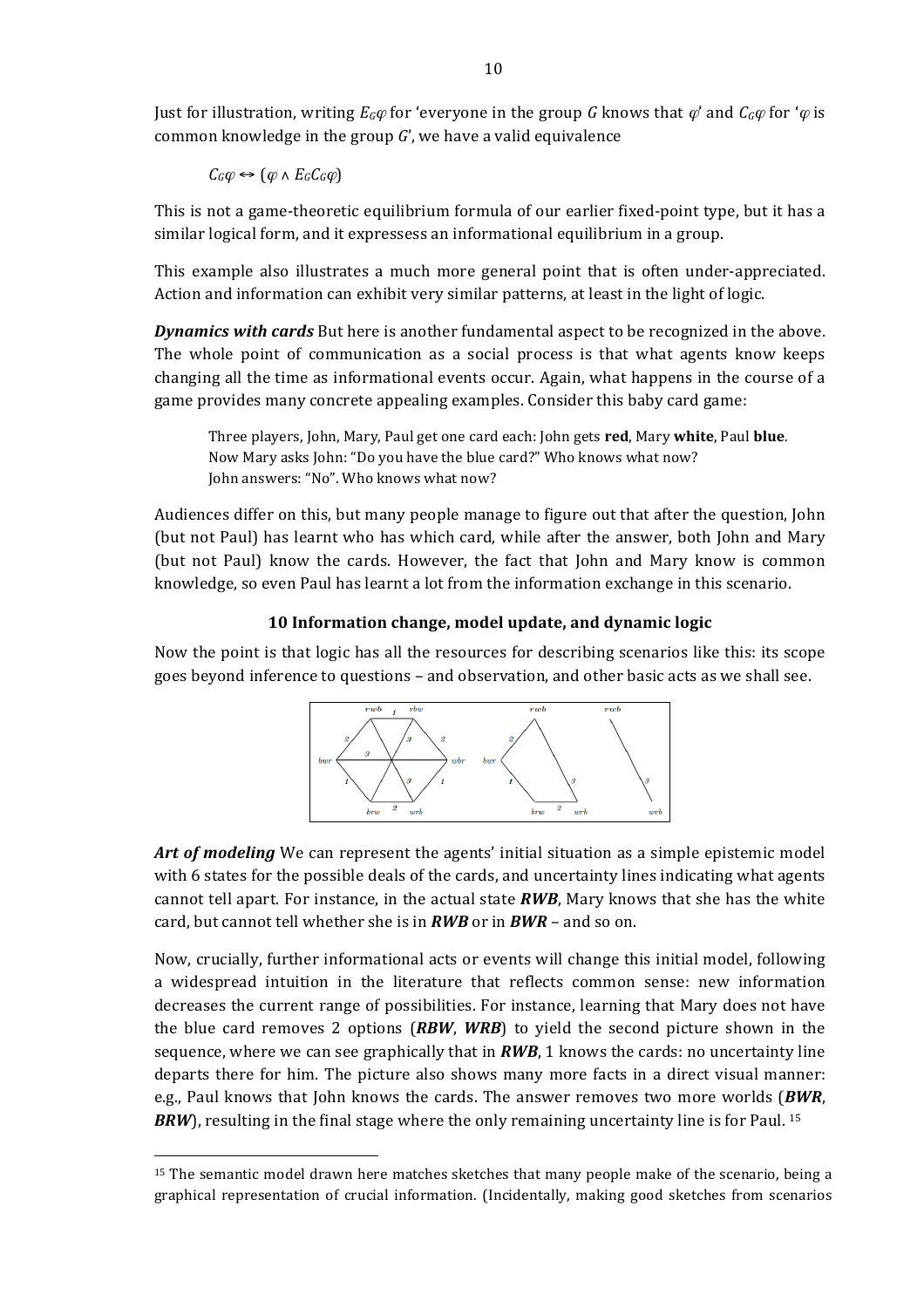More generally, the informational action at stake here is a public event  $\varphi$  telling everyone that is the case. (This is often called a 'public announcement' or 'public observation' of  $\varphi$ .) And its effect is the following change in the current group information state:

it takes a current epistemic model  $(M, s)$  – where *s* is the actual situation – to a new model  $M/\varphi$ , *s*, where only those points remain that satisfy  $\varphi$  in M.

This is about the simplest informational event imaginable: and understanding its logic is the key to understanding a wide range of more sophisticated informational model updates.

*Dynamic logics of information* Informational acts/ $\varphi$  satisfy precise logical laws, in suitably chosen languages allowing us to state what agents learn. The key principles of such systems describe the basic 'recursion equations' for the information flow, stating what happens to one's existing knowledge through an informational event. We display one such law:

$$
[! \varphi] K_i \psi \leftrightarrow (\varphi \rightarrow K_i(\varphi \rightarrow [! \varphi] \psi))
$$

 $\overline{a}$ 

This says that agent *i* will (would) know that  $\psi$  after receiving the truthful information that  $\varphi$  is the case if and only if, assuming  $\varphi$  holds, the agent had conditional knowledge of the implication that  $\psi$  will be the case after the  $\varphi$ -update. <sup>16</sup>

The reader may be used to laws of logic saying what agents know automatically when they know certain other things. That is an extreme case, with information 'for free'. Generalized laws like the preceding generalize this to the wider informational setting highlighted here, telling us what agents know after they have taken the trouble to explore or communicate.

*Multi-culturality* Also noteworthy is the cooperation of several disciplines embodied in this one formula, the same way common artifacts of modern life, say, your reading glasses, are often little crystallized pieces of a long history of cross-cultural collaboration. The idea of having logics for knowledge  $(K_i\psi)$  comes from philosophy, representing speech acts *!* $\varphi$ explicitly can be seen as the essence of linguistics, and the methodology of describing change after events with modalities comes from dynamic logic of programs in computer science. This reflects the fact that for the program of this paper, traditional border lines between philosophical logic, computational logic, or mathematical logic make no sense. We need all the insight we can get if we are to understand the full realm of the logical.

### 11 Proven methods, broader scope

The preceding observation suggests a continuity that may be worth stressing. Extending the scope of logic as advocated here is not a break with the past. The standard methods and standards of rigor of logic still apply, and in fact, they are needed to get a grip on what is

stated in natural language is an art going far beyond the routine translations into 'logical form' that we drill our students in.) But while we have used update only as the engine of information flow, actual behavior in problem solving also includes inference steps. Human reasoning seems a hybrid of many informational facilities, crossing boundaries that we would normally keep separate as theorists.

 $16$  The latter proviso with truth after the update, not simpliciter, is truly needed in a dynamic setting. We cannot just say  $K_i(\varphi \to \psi)$ , because updates may change truth values of epistemic statements  $\psi$ .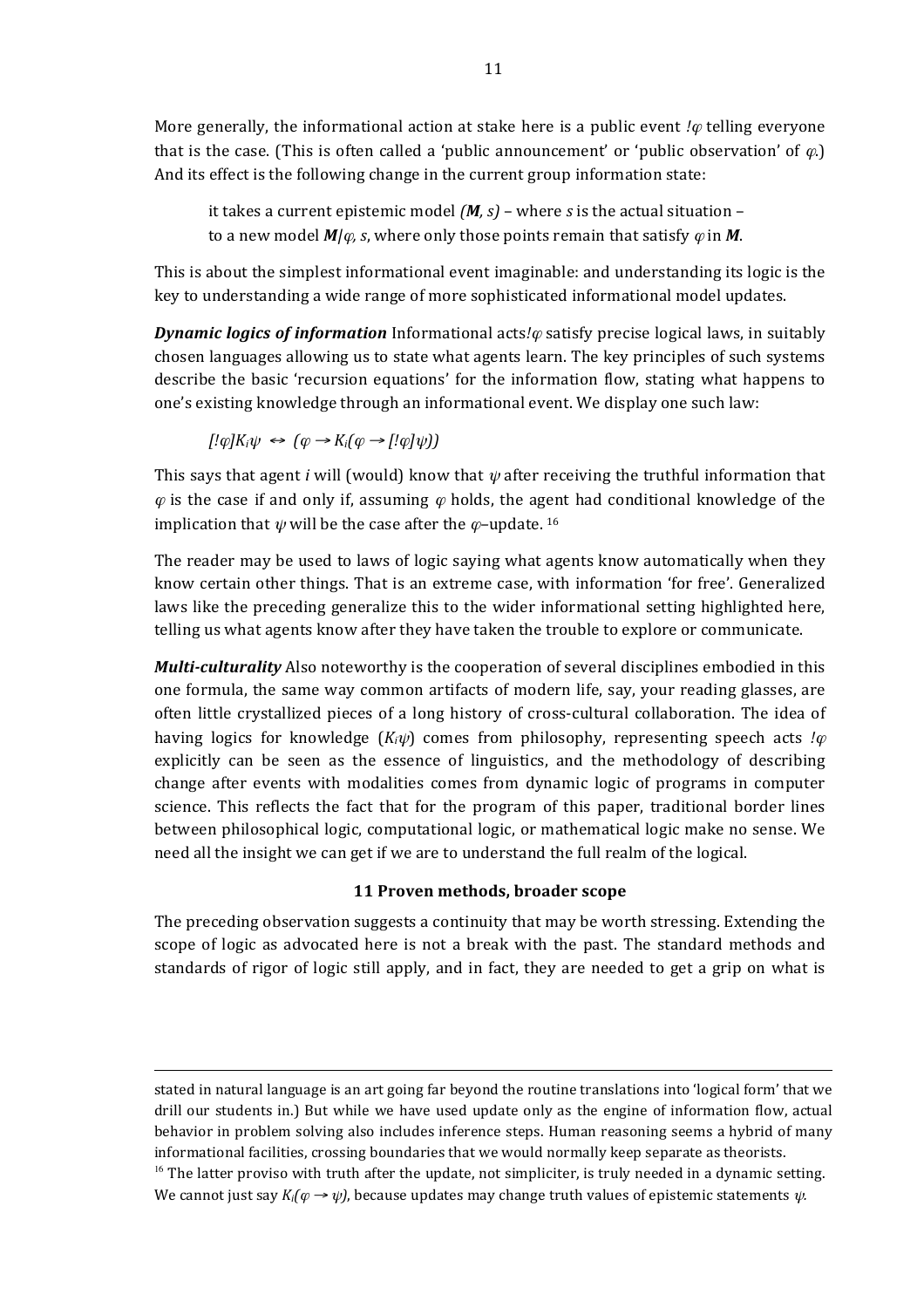going on. Information dynamics has laws extending our usual repertoire, but its theory is still logic. In Section 21 of the paper we will return to the issue of how to view all this. <sup>17</sup>

#### **12 From information processing to agency**

So far, the agents that we describe are mere information-recording devices. But human agency is more than information processing. Behavior is driven by goals and preferences. Now to some people this means entering the realm of taste and arbitrariness, but in fact, there is logical structure even here when we analyze styles of reasoning. Tastes may be arbitrary, but the world of fashion can have very rigid laws.

Here is our running example of the complexities arising in the interplay of information and preference, even in extremely simple game scenarios:

*Reasoning with preference.* Player *A* can go left, and get 1 Euro, while *E* gets nothing, or *A* can go right, giving the turn to player *E*. Then *E* can go left, getting 100 while *A* gets nothing, or right, in which case both players get 99. What might happen in this scenario?



One way of thinking is this. At her choice point,  $E$  faces a standard decision problem, and if she is rational, she will go left since she prefers that outcome over the one to the right. But *A* can see this coming, and realizes he will get 0 in that case, whereas going left will give him 1. So, A goes left, and it does not matter what *E* does. This style of reasoning is called *Backward Induction*, and it describes a style of play for rational competing agents. Backward Induction has become a benchmark for logics of games, and we will return to its analysis below.

However, cooperative players might reach the endpoint (99, 99) by other plausible kinds of reasoning. There are many footholds for this. For instance, one weakness of the above argument is that it ignores the fact that  $E$  does not make her choice ex nihilo: she can also take into account the history of the game that led up to it, in terms of what she believes about the type of player that  $A$  is, or even if she has no such belief, she may just feel that 'she owes him'. In longer games than the one displayed, this could certainly matter. In general, in most games we do not know which type of player we are up against - and the common distinction between 'competitive' versus 'cooperative' games does not help. For instance, academic life is a subtle (and sometimes not so subtle) mixture of both.

**Philosophical plus computational logic** Instead, it makes sense to design logics that can account for any reasoning of the above kind about social scenarios, mixing information, action, belief, and preference. And when we analyze the ingredients for that reasoning, they read like a compact agenda for all of philosophical logic, involving knowledge, preference, belief (after all, A will never find out what E would do, so he cannot know it, but only have a belief about her decision), counterfactual conditionals (what would *E* have done, had *A* 

 $17$  As the reader will see, our main line does not involve changing the standard laws of classical logic: dynamics does not call for alternative logics, but for extended vocabularies. While this may provide fewer thrills than the vertiginous joy rides into the vague or inconsistent that some philosophers prefer, we believe that alternative logics should not be multiplied beyond necessity.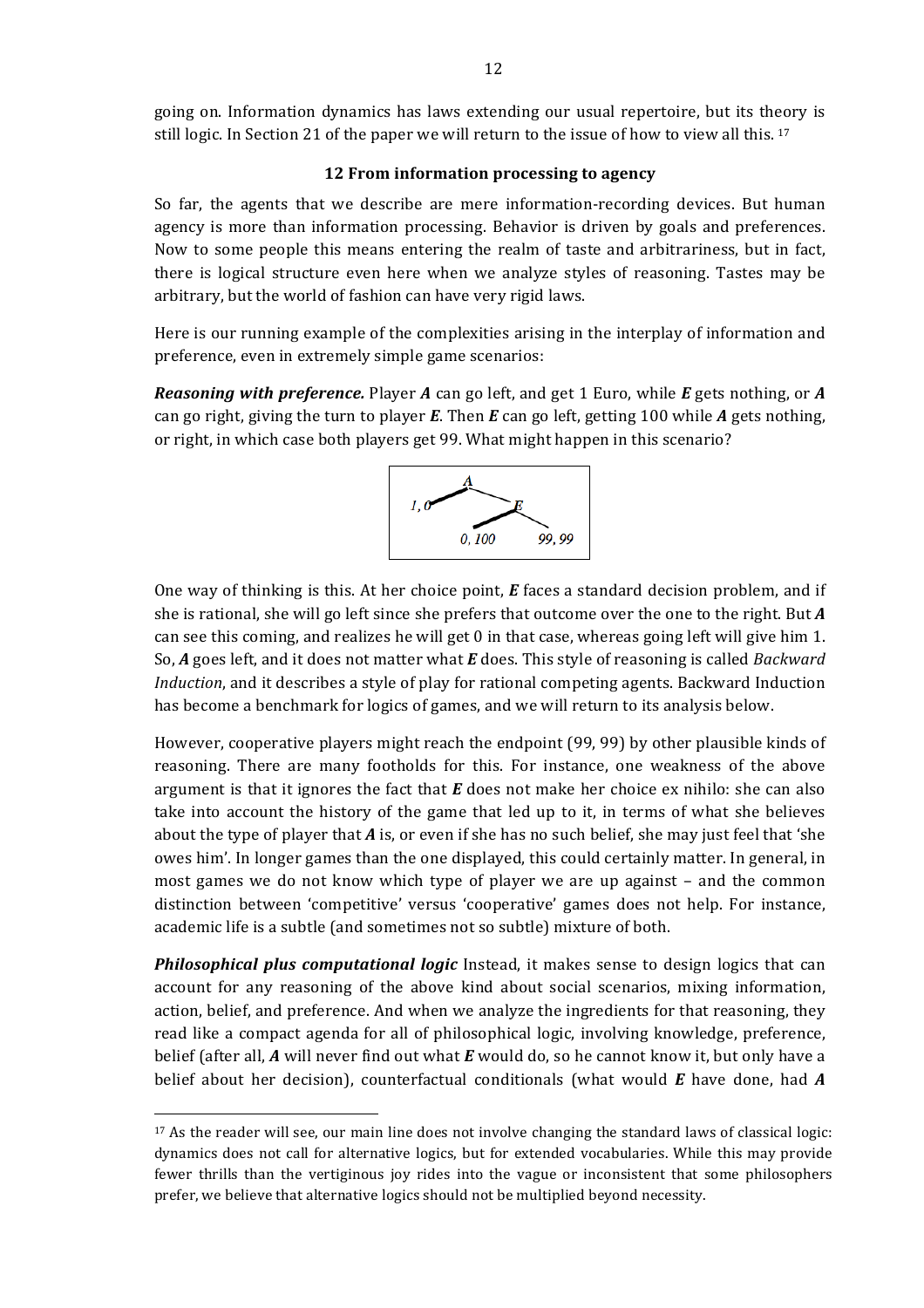moved right), but also notions from computational logic in single actions or complex strategies, and fixed-points corresponding to various game-theoretic equilibria, such as the ones computed by Backward Induction, or by cooperative scenarios.

Again, we see an earlier point of merging dsciplinary agendas: logic of games is an area where many strands in the earlier literature meet in very concrete scenarios.

### **13 A benchmark for game logics: Backward induction**

By way of concrete illustration, we will look at the logical form of Backward Induction. Whether we endorse this style of reasoning or not, what is the logical form underlying its particular form of social rationality? We will use this a showcase of our general approach explained earlier: different zoom levels make sense for different purposes.

**Backward Induction algorithm** To define the algorithm, we first need an auxiliary notion. We say that a node *x* strictly dominates a sibling node *y* (siblings are immediate successors of some shared parent node *z*) for player *i* if all further outcomes of the game reachable after *x* are preferred by *i* to all outcomes of the game reachable after *y*. Now we can define a relational version of the BI algorithm as follows (the earlier numerical values were just added for drama): one keeps removing transitions from parent nodes to strictly dominated children. In general, this process must remove transitions, when we look at points whose only children are end nodes. Moreover, iteratively, the algorithm will move upward in the tree (it is really a refined version of the earlier Zermelo coloring algorithm) until we reach the root. Since the 'available move' relation *BI* can only get smaller in the process, it must stop by some stage, and this fixed-point is the solution produced by the algorithm.



*The logical form of rationality* In a typical logician's modus operandi, we can now look at a (first-order) syntactic recursive description of the algorithm. It is easy to see then that the relation  $R$  that is produced only occurs positively. Thus we have an observation which again reflects the close connection between game-theoretic equilibria and fixed-point logics.

*Fact* The Backward Induction strategy, viewed as a sub-relation of the total *move* relation, is definable in first-order fixed-point logic *LFP(FO)*.

One can view the formulas at work here as bringing to light the 'logical form' of rationality.

**Domination and belief** But there are further interesting features worth pointing out here. Consider the following interesting conceptual issue of intuitive interpretation. What is 'dominated' can change at each stage since the total set of available moves gets smaller. This set of available moves, and hence available histories of the game, may be said to represent the players' *current beliefs* about how the game might still go. Avoiding dominated moves at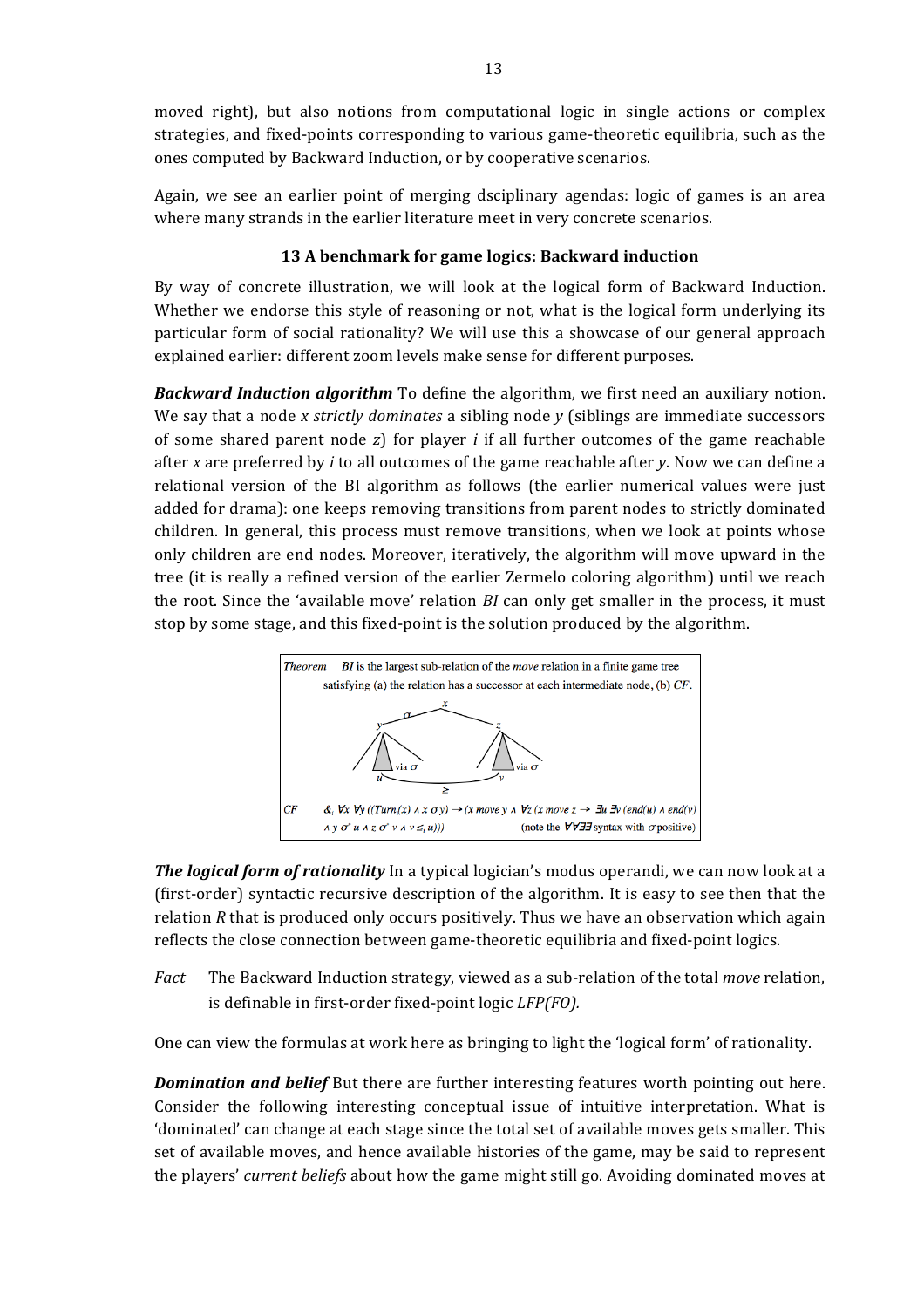the current stage, as prescribed by the algorithm, is then a form of optimal decision making *given* one's beliefs, or in game-theoretic terms: players are assumed to be 'rational-inbeliefs', regardless of whether they are doing what is objectively best for them.

This belief interpretation can be made into a dynamic reanalysis of Backward Induction as an iterated belief revision procedure followed by players engaging in pre-game deliberation. We will look at this mechanism later on, since it appears naturally in many places.

As one more pointer to later themes, let us note also that the Backward Induction solution as analyzed here is *uniformly definable* for both players, who are both assumed to exhibit the same kind of reasoning and global beliefs about how other players operate (even though their base-level preferences and the available moves at their turns may differ completely). Once we drop this assumption of uniformity, however, we have to start thinking about games in which players can be of different types, raising the issue of how much diversity one can tolerate before social interaction, or at least, reasoning underlying social interaction, breaks down. This theme will return in our section on 'Theory of Play'.

**Zoom levels** Finally, recall our earlier theme of different zoom levels for logical analysis. The above definition of the Backward Induction strategy in fixed-point logic is extremely finegrained. It is hard to imagine that reasoning in such detail informs all our behavior in daily interactions. Can we also zoom out to higher description levels?

One option is a modal language that can talk about 'best actions' and preferences only, with Backward Induction kept under the hood. How will this sort of surface level reasoning go? The earlier rationality principle can still be expressed by the following modal axiom, where  $\sigma$  stands for the optimal move (best actions) recommended by the algorithm:

$$
turn_i \land \langle \sigma^*>(end \land \varphi) \rangle \rightarrow [move\text{-}i]{<\sigma^*}{
$$

However, the complete modal logic of best action in this sense is not known, and it is not even clear that it is completely axiomatizable. <sup>18</sup> There are interesting analogies between this modal level of analyzing best action and that of *deontic logic*, viewed as a high-zoom specification language for regulating and evaluating behavior.

**The natural language of decision** There may be other zoom levels here, and logic need not always have the best description language for interactive social behavior lying on the shelf. Indeed, natural language itself seems to do a good job in this respect. Our rich vocabulary concerning best or better actions, our hopes and fears, what we ought or are permitted to do, and other evaluative expressions form a rich and subtle medium for describing and influencing behavior. So far, logics of agency have only scratched the surface of this.

## **14 Players do much more**

**Three phases** What we have looked at so far is only a tiny slice of the intelligent activities that players exhibit. Let us recall an earlier distinction. There are at least three different phases where logical reasoning plays a role: *before*, *during*, and *after* a game. The above Backward Induction procedure, and many 'game solution' procedures seem to belong to a

 $18$  The technical reason is an insight from computational logic. The regular 'confluence patterns' in game trees induced by our BI analysis create a regular grid-like structure that may support embedding of so-called 'tiling problems' of high complexity in the logic. If this is so, then, though rational behavior may be simple and predictable, the logical theory of rationality might be highly complex.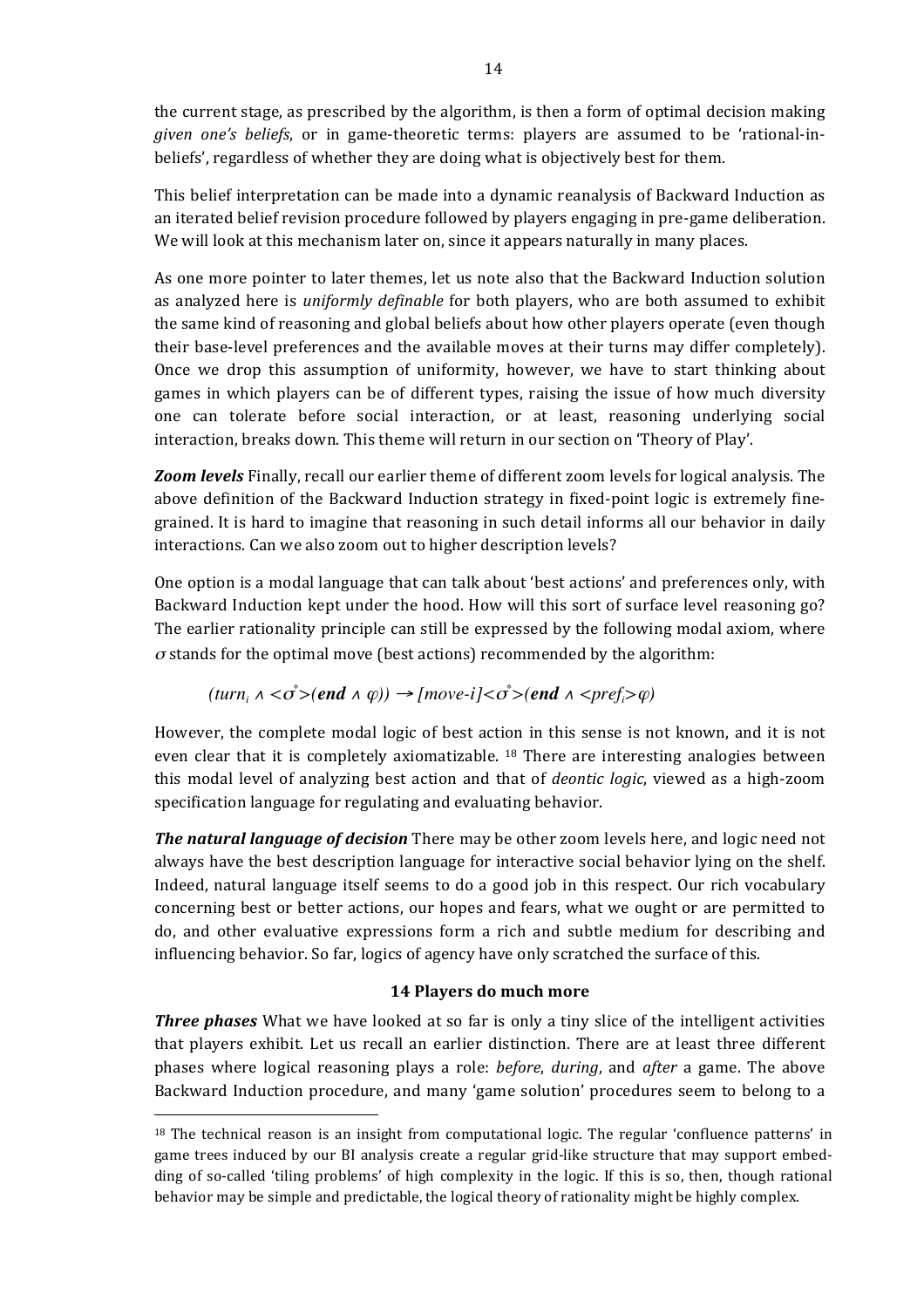pre-game *deliberation* phase. But also very important is the post-game phase of analysis and usually, *rationalization*, where we fix what is the 'lesson learnt' for future play. And perhaps most excitingly, many things happen during a game. Moves are played, obviously, but also, information is received and gets processed, as we saw in our cards scenario.

**Adding the past** One immediate instance of in-play reasoning occurs with Backward Induction itself. What if, in the course of a game, we see that our opponent deviates from the expectations generated by our earlier algorithm? This time, in general, we have two inputs: what we expected beforehand, and what has actually happened.  $19$ 

This opens up a wide space of reasoning options. We might consider the deviation an error. We might also take it as a signal that the other player wants to cooperate with us, at least to some extent. We might also take it as information of a very different kind, say, after seeing a repeated simple pattern of deviations. Perhaps we are witnessing a drastic case of nonuniformity, and we are playing against an automaton that always plays this sort of move.

*Belief revision* It will be clear that the usual mathematical notion of a game tree, as a record of all possible runs of a game, does not suffice to model all these processes going on in play. Accordingly, various additional aspects have started appearing in studies of games, such as explicit modeling of 'player types' in epistemic game theory, or of various kinds of automata playing games in computational logic. We will return to this shift later, but for now, let us just note a more base-level common denominator behind the preceding scenarios. What surprising events in a game will do in general is force players to engage in on-line *belief revision*, leading to new expectations about the future course of the game.

This broader area is the realm of specific game-theoretic solution methods such as 'Forward Induction' – but we can alo look at things in a much more general logical perspective, tying up with one more general aspect of agency. In the coming two sections, we discuss two additional aspects of agency that we did not high-light before.

## **15 Dynamic logic of belief revision**

**Beliefs are important** Our actions are driven by belief as much as knowledge. And beliefs are not whimsical attitudes, or the soddy paper money of the gold standard of knowledge. <sup>20</sup> Beliefs are crucial triggers for most of our actions, and their formation and maintenance may even have a more creative aspect than the knowledge in one's savings account.

Also highly relevant to agency is the following fact. Beliefs are generated by a much wider spectrum of informational events than the indubitable public announcements that we have considered so far. In particular, they can be triggered by signals carrying what might be called 'soft information' as much as by the hard information that we modeled earlier in our discussion of knowledge update in card games. More generally, changing beliefs is not a vice but an epistemic and cognitive virtue: our cognitive abilities often show at their best when we are confronted with a surprise, and need to re-adjust what we thought before.

 $19$  This is the realm of the earlier-mentioned Forward Induction scenario. By contrast, our running example of the Backward Induction algorithm only looked at the future at any node, and then, we might just as well throw away the past play leading up to that node.

<sup>&</sup>lt;sup>20</sup> Conceptually, paper money may have been the more innovative historical invention.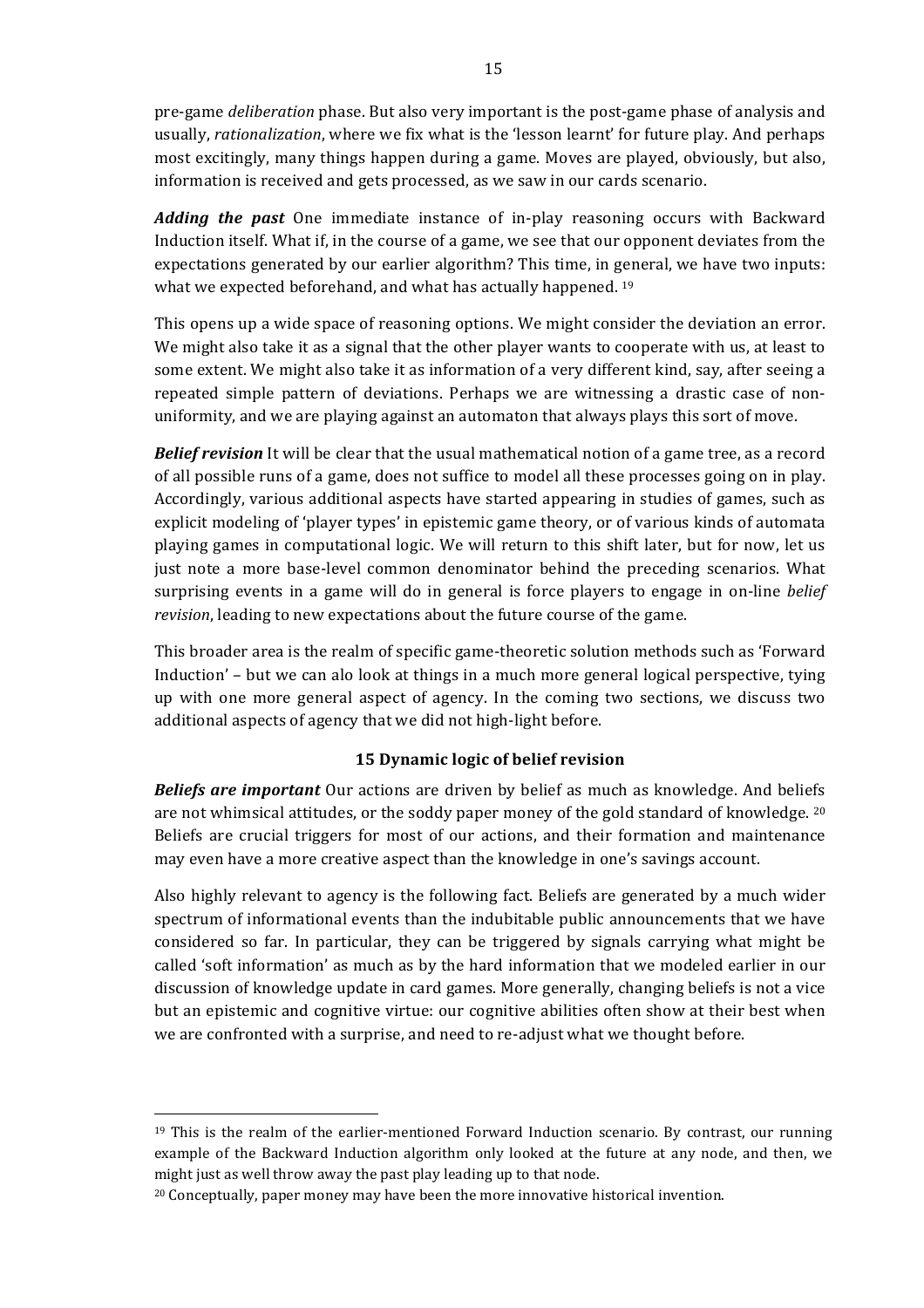**Logic of belief revision** Belief revision belongs squarely to the realm of agency that we are charting here, and indeed, techniques similar to our earlier ones can be applied. First of all, we need a simple static base model for beliefs, and one common structure for that are *plausibility models*  $M = (W, \sim, \leq, V)$ , where the agents' ranges in an epistemic model as defined earlier are now ordered by a binary relation of relative plausibility.  $21$  These models provide a qualitative pilot setting on which to develop the main themes to follow – though they can be enriched with further structure (such as evidence or probability) when needed.

Belief in the truth of a proposition  $\varphi$  (written  $B\varphi$ ) can then be defined as truth of  $\varphi$  in all the most plausible worlds. But we also need more expressive power than this. Given that one's information about the relevant set of worlds may change, we will also need a notion of *conditional belief*  $B_{\gamma}$  saying that the formula  $\chi$  is true in all most plausible worlds within the set of  $\psi$ -worlds. <sup>22</sup> Plausibility models also support other epistemic attitudes, such as 'safe belief' and 'strong belief', but we will not pursue this particular theme here.

*Hard information* The static logic of belief defined in this way is much like conditional logic in the semantic tradition. Of interest to us here is that our earlier theme of information flow and change forms a natural continuation of such systems from philosophical logic. First, consider the earlier events *!* $\varphi$  that produce the hard information that  $\varphi$  is the case. These events can already drive quite interesting scenarios, witness the 'misleading with the truth' cases discussed in van Benthem 2011, whose details we forego here.

*Fact* The logic of changes in absolute and conditional beliefs under hard information is completely axiomatizable using suitable recursion axioms.

We merely display the two basic recursion laws for new beliefs:

 $\overline{a}$ 

*Fact* The following equivalences are valid for hard belief revision:

 $[!\varphi]B\psi \leftrightarrow (\varphi \rightarrow B \cdot [!\varphi]\psi), \qquad [!\varphi]B \chi \leftrightarrow (\varphi \rightarrow B \cdot [!\varphi] \cdot [!\varphi]\chi)$ 

**Soft information** But belief is not just an additional attitude that changes under hard information. There can now also be events that do not eliminate worlds (every existing option remains available), but that modify the plausibility pattern. There are many actions of this kind in the literature, but it will suffice to mention one characteristic example:

A *radical upgrade*  $\hat{p}\varphi$  puts all  $\varphi$ –worlds on top of all  $\neg \varphi$ –worlds in the ordering, and within these two zones, it keeps all old order relations the same.

This is a strong move in favor of  $\varphi$ , of a sort that has been studied in belief revision theory (Gärdenfors & Rott 1995) and learning theory (Baltag, Gierasimczuk & Smets 2011). <sup>23</sup>

Again the complete dynamic logic of such events, viewed as denoting matching model changes, can be described by introducing appropriate modalities.

*Fact* The logic of changes in absolute and conditional beliefs under soft information is completely axiomatizable using suitable recursion axioms.

<sup>&</sup>lt;sup>21</sup> We drop agent indices in what follows, but this is merely for notational convenience. There is no barrier toward dealing with multi-agent scenarios.

<sup>&</sup>lt;sup>22</sup> More complex truth clauses are needed for infinite models. Note also that, unlike with the earlier conditional knowledge, conditional belief is not definable in terms of absolute belief.

<sup>&</sup>lt;sup>23</sup> Alternatively, a radical upgrade can be seen as a strong deontic command to see to it that  $\varphi$ .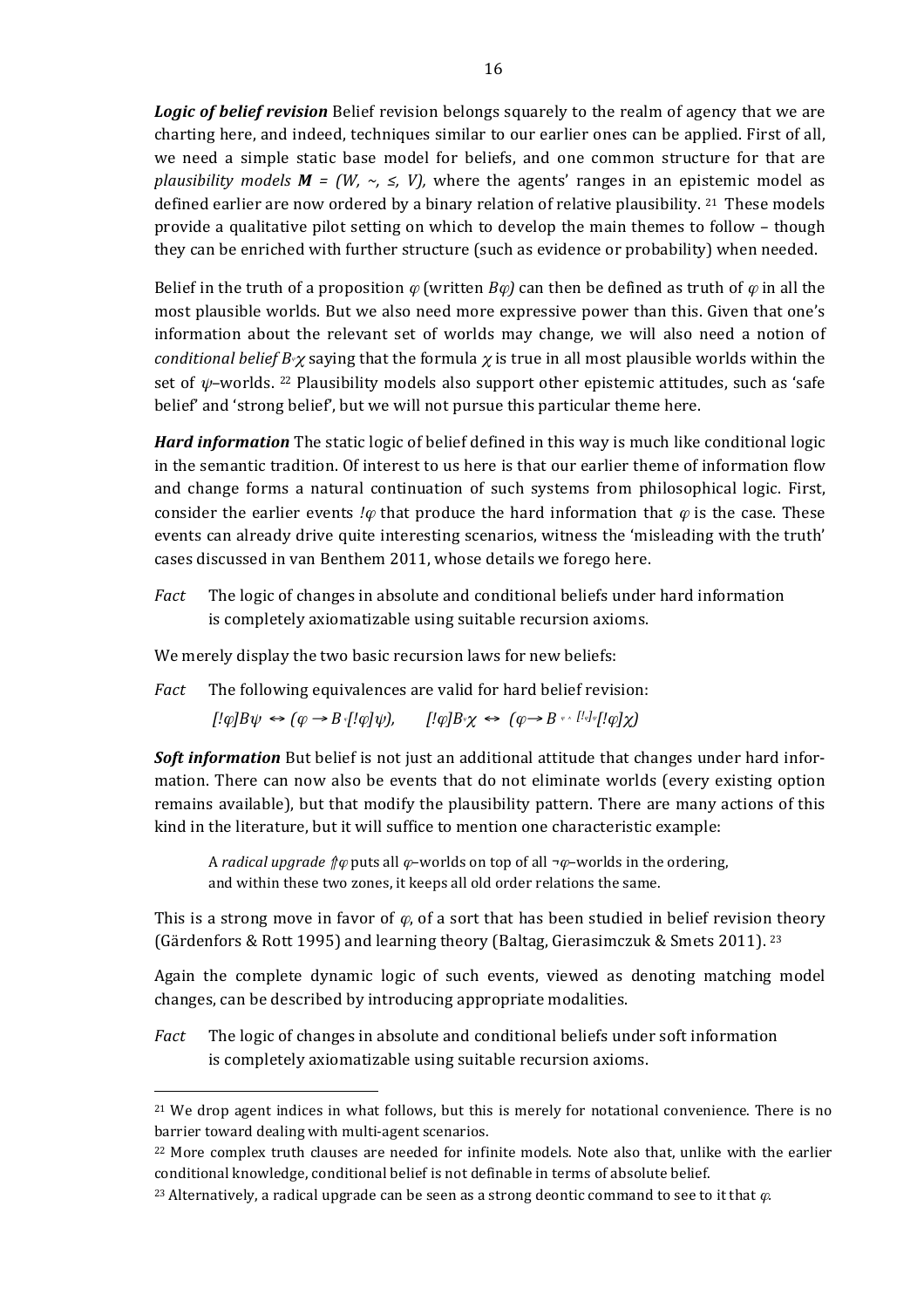This time, we display just one, formidable-looking, recursion law, where  $E'$  stands for the existential epistemic modality 'somewhere in the current epistemic range':

$$
[{\text{Tr}} \phi] B^* \chi \iff (E(\varphi \land [\text{Tr} \phi] \psi) \land B^* \land [\text{Tr} \phi] \chi) \lor (\neg E(\varphi \land [\text{Tr} \phi] \psi) \land B^{\text{Tr} \phi} [\text{Tr} \phi] \chi)
$$

For an explanation of this law, and even a method for its systematic derivation from the definitions of radical upgrade and conditional belief, we refer to van Benthem 2011.

*Laws of learning* The principle displayed just now shows that logical laws can describe the formation of new beliefs, and even of new conditional beliefs, as new information comes in. An alternative interpretation is as laws of *learning*, since much learning consists in modifying beliefs so as to improve their fit with the truth, or at least with reliable new information. Here, there is nothing peculiar about radical upgrade that enables us to do this. Plausibility changes can come in a great variety of formats or 'learning policies'. And there exist several general methods for dealing with the induced dynamic logics of belief change (cf. the survey van Benthem & Smets 2015, which discusses various contributions in the literature).

Finally, while the above law of learning may look much more complex than, say, standard axioms for epistemic or doxastic logic, this is to be expected, since belief is a subtle notion  $$ and the greater complexity may also be seen as greater richness of content.

We have seen now, at least as a sketch, how logical techniques can deal with describing beliefs and belief changes just as well as for knowledge. Since beliefs are fallible, and can be wrong, this shows that logic is not tied exclusively to truth and knowledge, it also makes sense as a guide when we live in a world of error and confusion. We will return to this theme of *correction* rather than (just) *correctness* in a later section.

*Coda* Our themes here do not belong exclusively to logic. Learning and improving theories have long been major themes in the philosophy of science, and the same origins can be seen with counterfactuals, or belief revision theories. But then, at an Auld Alliance Congress like the DLMPS, who cares about exclusive labels like 'logician' or 'philosopher of science'?

## **16 Long term phenomena and limit behavior**

A second prominent feature of games that also has logical import is their temporal horizon. *Strategies* are usually not single moves, but methods for achieving some effect only after many steps. Strategies in infinite games need not even work toward any finite apotheosis, but serve to produce particular kinds of never-ending *histories*. And in the temporal long run over histories, phenomena may emerge that are sui generis.

**Limit phenomena** A temporal perspective affects various topics discussed earlier. For a start, single informational events, whether producing hard or soft information, form longer histories. These may contain surprising emergent structure of their own, such as success or failure in converging to a fixed-point when running an update or deliberation procedure.

A famous example is the 'Muddy Children' puzzle where repeated announcement of the children's ignorance of their status (as long as this statement is true) results eventually in a flip-flop: some children do know their status after the last true announcement of ignorance. Here, in addition to whatever immediate effect the individual statements have, we see 'selfrefuting' limit behavior of iterated announcements: at the final stage, the statement becomes false in the actual world. But this is just a start. Limit behavior of assertions can also be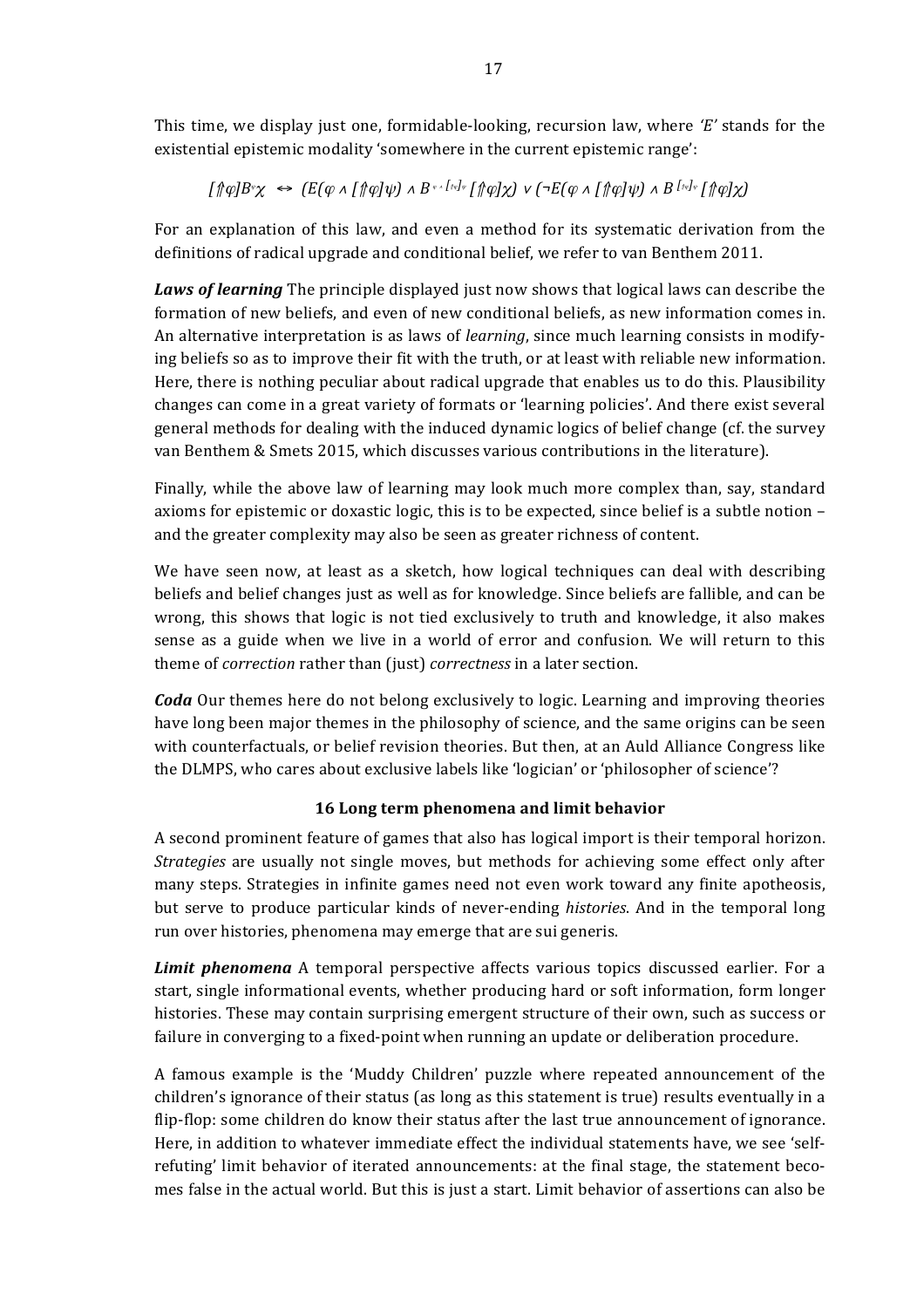'self-fulfilling': eventually, at the first fixed-point of iterated announcements, the statement announced is true everywhere in the remaining model, making it common knowledge among the group of agents involved. Here is a game scenario where this happens.

### *Example* Backward Induction, hard scenario

Consider our earlier analysis of the Backward Induction algorithm. Let rat be the statement, which can be true or false at a node, that no player played a strictly dominated move when coming to this node. Announcing this information in our earlier public announcement style will leave certain nodes, but may remove others. Thus, afterwards, new nodes may satisfy, or fail to satisfy,  $rat$  – and hence iterating this assertion makes sense.

In our earlier running example, here is what happens in a hard scenario of events *!rat* removing nodes from the tree that are strictly dominated by siblings as long as this can be done:



At the final stage, all nodes satisfy the assertion rat, and we have reached a fixed-point.

*Fact* The preceding limit procedure always generates the Backward Induction path.

*Example* Backward Induction, soft scenario

By contrast, a scenario with soft information as input does not remove nodes but it modifies the plausibility relation. Here is how we can analyze Backward Induction as a deliberation procedure forming expectations. We start with all endpoints of the game tree incomparable qua plausibility. Next, at each stage, we compare sibling nodes, using the following notion.

A move *x* for player *i dominates* its sibling *y in beliefs* if the *most plausible* end nodes reachable after *x* along any path in the whole game tree are all better for the active player than all the *most plausible* end nodes reachable in the game after *y*. *Rationality*<sup>\*</sup> (rat<sup>\*</sup>) is the assertion that no player plays a move that is dominated in beliefs. Now we perform a relation change that is like a radical upgrade  $\beta$ **rat**<sup>\*</sup>: 'If x dominates y in beliefs, we make all end nodes from *x* more plausible than those reachable from *y*, keeping the old order inside these zones'.

This changes the plausibility order, and hence the dominance pattern, so that an iteration can start. Here are the stages for this procedure in the above example, where we use the letters *x*, *y*, *z* to stand for the end nodes or histories of the game:



In the first game tree, going right is not yet dominated in beliefs for *A* by going left. And so *rat*<sup>\*</sup> only has bite at *E*'s turn, and the update makes (0, 100) more plausible than (99, 99). After this ordering change, however, going right has become dominated in beliefs, and a new update takes place, making  $A$ 's going left most plausible.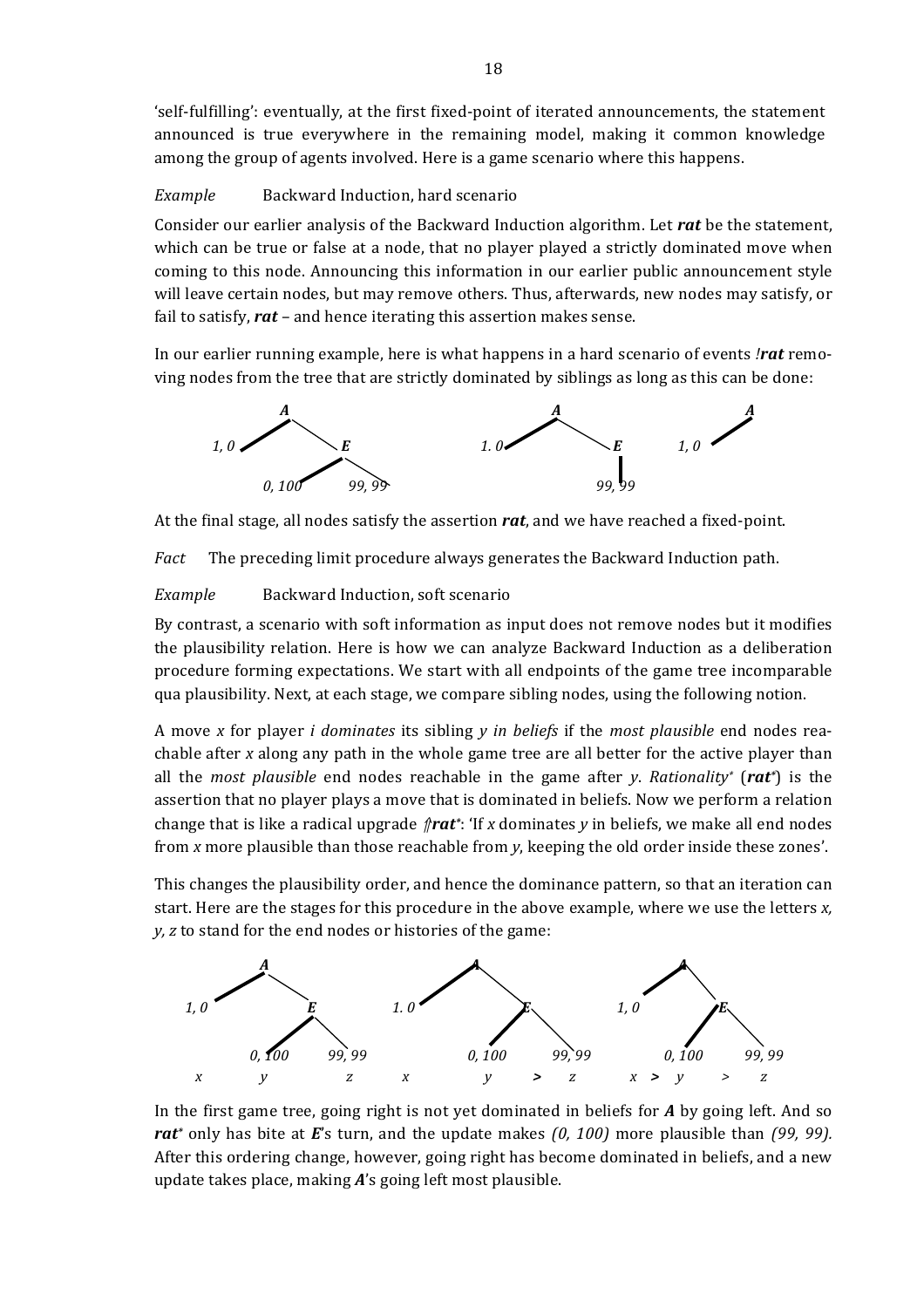Fact On finite trees, the Backward Induction strategy is encoded in the plausibility order for end nodes created by iterated radical upgrade with rationality-in-belief. <sup>24</sup>

This result can be proved by induction, using a natural equivalence between relational strategies as subsets of the total *move* relation and ('tree-compatible') plausibility orders on endpoints of the game tree (for details, cf. van Benthem & Gheerbrant 2010). In particular, we relate the computation in our upgrade scenario for belief and plausibility to the earlier relational algorithm for *BI*. Things are in harmony stage by stage:

*Fact* For any game tree *M* and any *k*, *rel((* $\int$ *rat\*)k*, *M*)) = *BIk.* 

Thus, the algorithmics of Backward Induction and its analysis in terms of forming beliefs amount to the same thing. Still, as with the iterated announcement scenario, the belief limit scenario also has some interesting features of its own. One is that it yields fine-structure for the plausibility relations that are usually treated as primitives in doxastic logic.  $25$ 

**Limit learning** Limit behavior need not always stabilize in this simple way. It can get more complex when we consider plausibility updates with more complex statements. Baltag  $\&$ Smets 2011 show how iterated radical upgrades with formulas from our dynamic language can oscillate forever on truth of statements with beliefs occurring under dynamic modalities, though absolute beliefs will converge. Baltag, Gierasimczuk & Smets 2011 show how this sort of behavior extends to 'learning in the limit' as eventual alignment of belief to the true hypothesis. They show that both public announcement and radical upgrade are universal learning methods from an input stream of hard information, given a suitable prior plausibility order encoding the chosen learning method. But iterated radical upgrade is the only universal learning method when we allow input with some finite number of errors. <sup>26</sup>

**Digression:** social networks Beyond games, this setting applies to many other social scenarios, that can also involve irreducible collective group behavior. In particular, it fits with a recent trend toward describing agents in social networks (Girard, Liu & Seligman 2014) where agents' opinions are influenced by those of their neighbors, and long-term dynamical system behavior emerges. Such systems need not reach equilibrium in the sense of the earlier fixed-points, but they can still show other forms of stability, such as recurrence patterns where the group cycles through certain distributions of epistemic states.  $27$ 

Many earlier themes make sense here. For instance, there are different natural zoom levels and matching logical languages. For instance, described at one level, agents' opinions may keep oscillating, but at a level of percentages for and against, a group may be stable, as happens in equilibria studied in evolutionary game theory (Osborne & Rubinstein 1994). These levels are entangled with the issue of automatic group behavior versus individual decisions: many unique intelligent decision makers may still add up to one statistical mob.

<sup>&</sup>lt;sup>24</sup> Moreover, at the end of this procedure, players have acquired *common belief in rationality*.

 $25$  Many of these facts can be explained by the form of the relevant statements in fixed-point logics.

 $26$  A more general point here is that, in this way, global limit considerations about learning methods may be brought to bear on the issue of which local update rules one should choose.

<sup>&</sup>lt;sup>27</sup> Van Benthem 2015 is a first exploration of logical patterns for such long-term group behavior, ranging from generalized fixed-point logics to extended dynamic-epistemic logics. A wide variety of logics for well-known informational social group phenomena is found in Christoph 2016.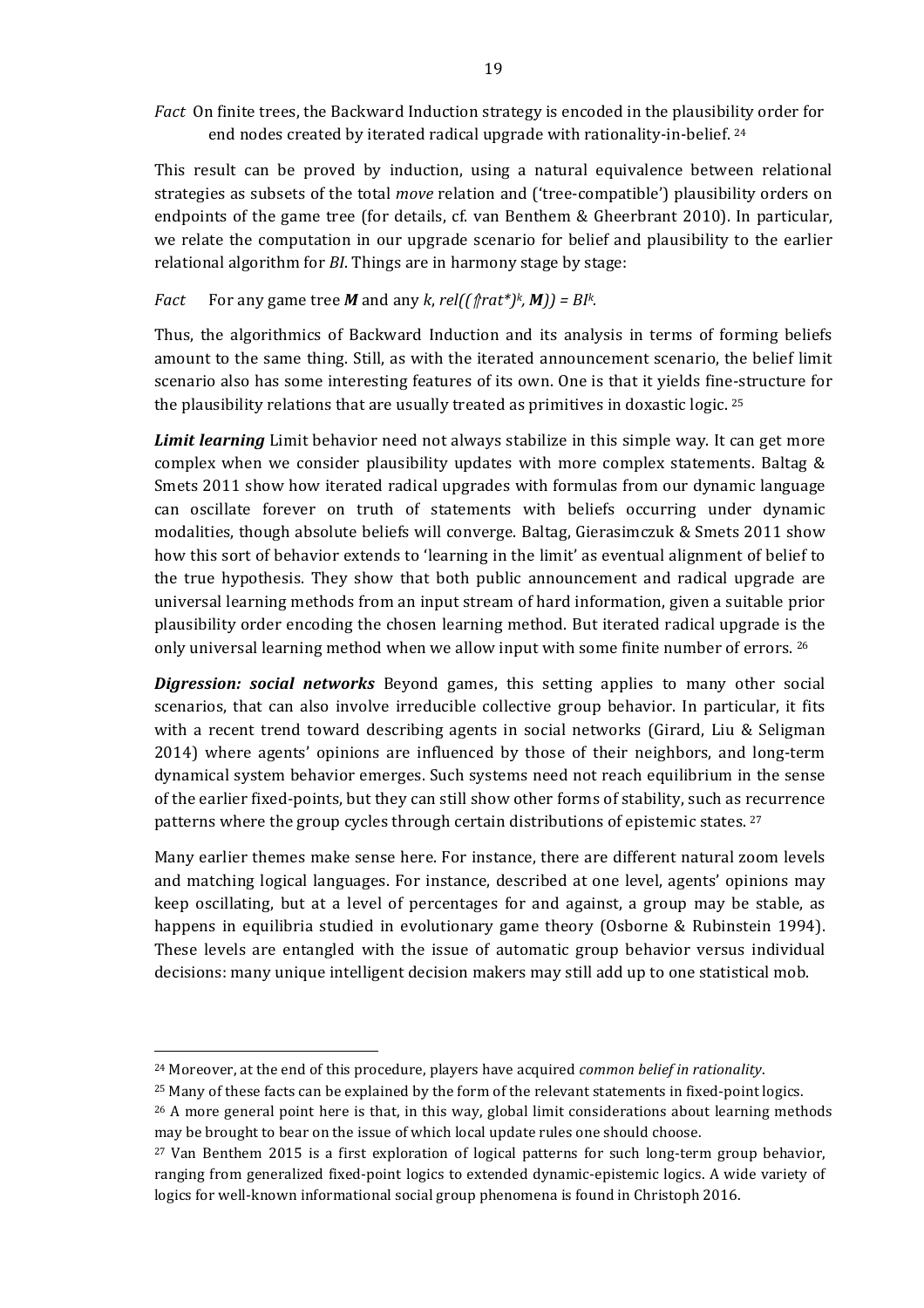Returning to our original focus on games, a temporal long-term perspective is also natural for strategies for players in infinite games. We can think of these strategies as compounding available individual local moves, but also at a higher zoom level, in terms of players' powers for forcing the game to produce specific sets of histories satisfying certain properties. We merely present one instance of a logical principle that governs the latter setting.

### *Example* Weak Determinacy

We noted earlier that most logic games are 'determined' in the sense that one of the players has a winning strategy. But not all games are determined (the Zermelo conditions are quite strong), and in fact, most interesting games are not. However, here is a fact from descriptive set theory that holds for players in arbitrary infinite two-player games. *Weak Determinacy* says that, either one of the players has a winning strategy, or the other player has a strategy preventing the first player from ever reaching a winning position. Now *strategies* are objects that admit of logical description (van Benthem 2014) as programs where conditions on actions can depend on what players know about the world or about other players. <sup>28</sup> But as an ilustration here, we stay at a high zoom level, that of the earlier-mentioned powers of players. At that level, Weak Determinacy is a typical law of 'temporally forcing' histories:

*{G, i}*<sup>ϕ</sup> <sup>∨</sup> *{G, j}Always¬{G, i}*<sup>ϕ</sup>

 $\overline{a}$ 

**Logic** and dynamical systems Behind the above topics lies a challenge. How to interface dynamic or other logics of information-driven agency with the mathematics of dynamical systems that underlies evolutionary game theory and formal theories of social behavior?  $^{29}$ 

## **17 Theory of play**

The general picture emerging from our considerations so far may be summarized as follows. When logic, game theory and computer science come together in the way that we have sketched, something new emerges that does not belong entirely to any of these fields, that may be called a *Theory of Play*. What is in focus here is 'play' instead of 'games': how agents engage in games and game-like activities, what information they absorb, how they keep this aligned with their preferences, and what actions result in the real world. This is a huge widening of the traditional focus on games as such (where one makes up stories about how they could have arisen without making their ingredients  $explicit)$  – but motivations and tools for this broader enterprise can be found in all three areas mentioned.  $30$ 

While Theory of Play is attractive, this agenda expansion is not unproblematic. Problems include the great variety of logical tasks involved, and finding their static and dynamic laws. But a more difficult further issue is how much *diversity* we allow for the agents performing these tasks: agents could have any sort of abilities for picking up information or policies for changing beliefs. To tame the resulting explosion of options in analyzing social scenarios, we need a taxonomy of natural kinds: such as risk-seeking/risk-averse agents, competitive/ cooperative, and the like. We observed earlier that most logical systems assume uniformity of agents: allowing diversity seems a real challenge to which we will return below.

 $^{28}$  For much more on logic and strategies, see van Benthem, Ghosh & Verbrugge, eds., 2015.

 $^{29}$  For an exploration of the interface of logic and dynamical systems, see van Benthem 2015.

 $30$  For instance, the players in a Theory of Play can be modeled as automata, and then an extensive literature from computational logic becomes available, cf. Graedel, Wilke & Thomas, eds., 2002.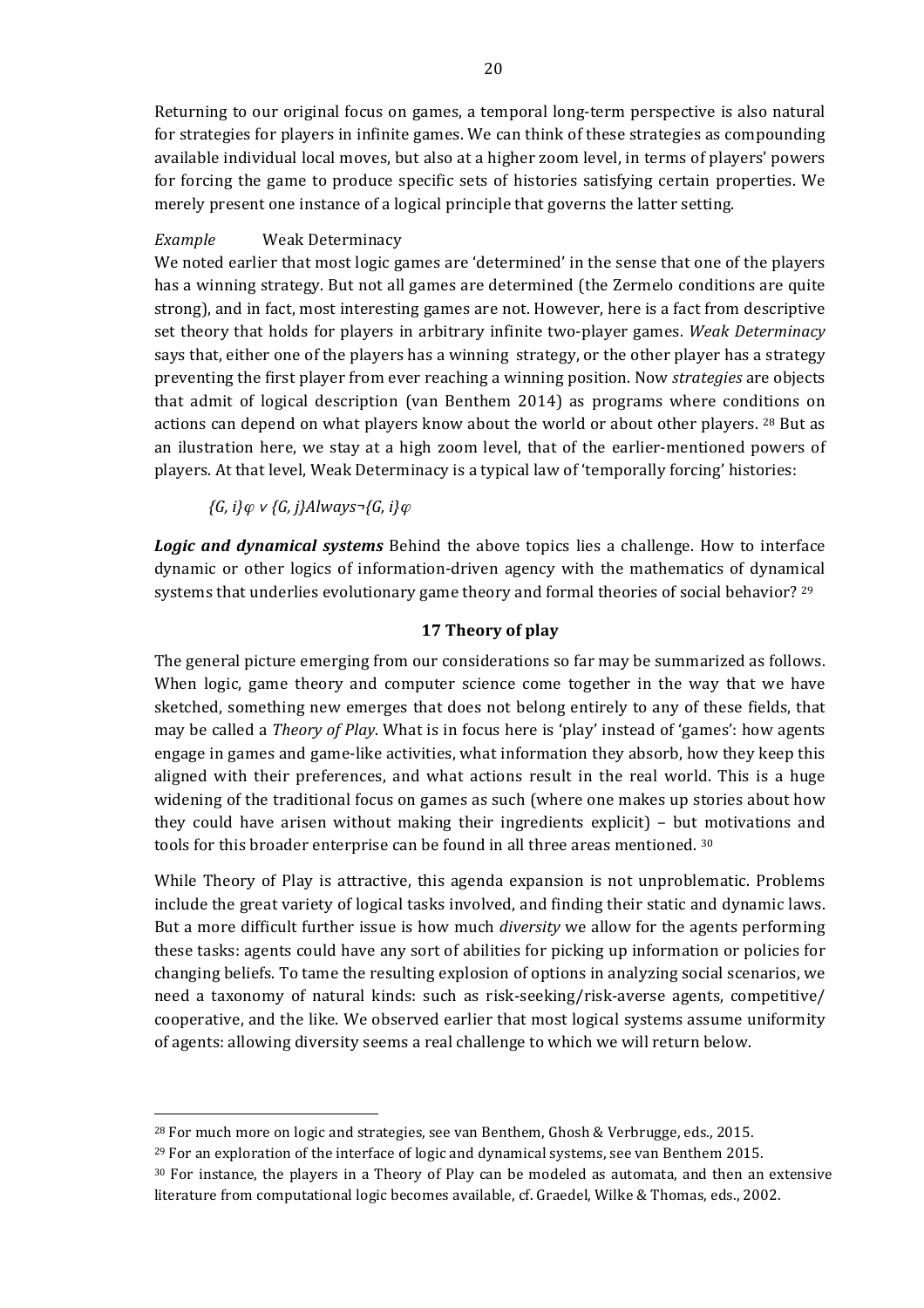Instead of engaging in further general soul-searching, let us end with some consequences of Theory of Play for the interface of logic and game theory. We have seen several concrete instances of this dynamic perspective already, such as our new information-dynamic scenarios for Backward Induction via iterated public announcement or plausibility upgrade. We add a few more instances, starting with a fundamental theme discussed already.

In an agent-oriented view, the very notion of game identity is at stake: it becomes playerdependent. It no longer makes much sense to ask, as before, when two given games are the same: rather, we need to ask if they are equivalent *for what players*, given their preferences, beliefs, and general modus operandi. We will only give one very small illustration to show what has to change then in our earlier style of analysis of actions and powers.

*Logical equivalence for rational players* Let us assume that players are rational in the sense of Backward Induction. When are two games the same for players like that? It makes sense to demand that the equilibria be correlated in some way. But then, at once, earlier logical laws will fail. Consider our earlier example of propositional Distribution, but now apply it to our earlier running example of a simple game with preferences.



The game depicted here is not Backward Induction-equivalent to its distributed form



as can be seen by comparing the Backward Induction strategies and outcomes in both cases.

Thus, Distribution would turn a competitive solution into a cooperative one! It is an open problem what weaker propositional algebra of game equivalence arises when we demand that the Backward Induction equilibrium outcomes are the same on both sides.

*Play equivalence* But Backward Induction is only one style of reasoning-based play, and there are many others, depending on what we take the agents' modus operandi to be, perhaps including their limitations. The more general issue that arises then is analyzing equivalence between combinations of games plus play styles. The best way of doing this, preferably again tied to introducing matching languages, seems a serious open problem.

**Bounded agency** As a final theme, we mention the interaction of players that may have bounded resources of various sorts. One way of modeling these resources is in terms of 'awareness' in the recent game-theoretical literature, or of 'short sight' in the computational literature (cf. Grossi & Turrini 2010, and the game-theoretic literature cited there). Another agent model would use various sorts of automata, and then fundamental results like the Positional Determinacy Theorem from computational logic (cf. Venema 2015 for this and many related results) start telling us something about the reach of bounded agency.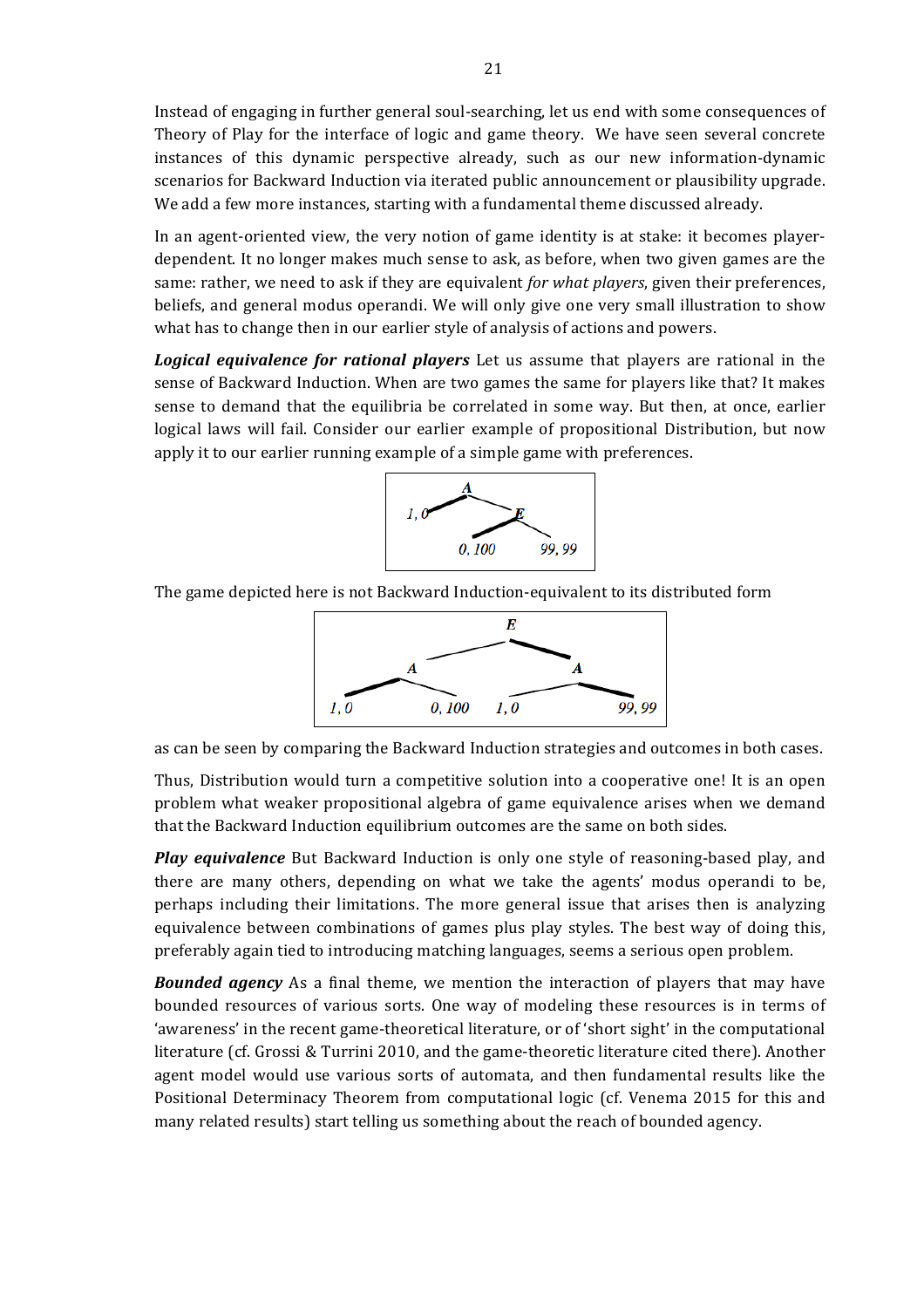#### **18 Logic, games, and general agency**

In the remainder of this paper, we present a general programmatic discussion taking a still broader view. Not all intelligent interaction is game-like, and in fact, much of what we have been after in this paper has in fact been the broader area of Logic and Agency. In the coming sections, we will show how this shift in perspective has repercussions all around. The agency view can be taken to virtually any topic at this congress or beyond to find new issues or connect old ones. We merely give a few examples of agency-oriented threads, many further illustrations for this perspective can be found in van Benthem 2011, 2014. Given the short compass of this paper, many of our claims will be somewhat apodictic.

### **19 Epistemology: from foundation to correction**

The traditional emphasis in epistemology has been on secure, cumulative knowledge claims. Even in contemporary work at the interface of logic and epistemology, finding the surplus of knowledge over belief is a focus, though there are further themes of interest to logicians (cf. Arlo-Costa, Hendricks & van Benthem, eds., 2016, Baltag, van Benthem & Smets, to appear).

**Epistemic action** In the perspective of this paper, two deviant viewpoints arose. One is that we should not focus on static attitudes like knowledge (or even belief), but in tandem with these, on the *epistemic actions* that create and modify such attitudes. Such actions involve the whole spectrum of informational events that we have discussed earlier on, from inferring to observing and communicating. But, especially in epistemology, they may well include other actions, that, say, generate doubts, or raise objections. Nothing is sacroscant.

From foundations to correction One of the most striking aspects of the agent repertoire studied here is that it does not presuppose unfailing correctness. To the contrary, mistakes and recoveries show logical ability at its best! Thus, the old foundational ideal of a safe haven once and for all for our theorizing largely disappears. It is both unreachable and not ambitious enough. *Correction* is the more exciting goal, not just correctness. Mistakes are natural, learning from mistakes is intelligent, and the real focus for epistemology is how we correct ourselves, repair our theories, and make the next creative leap to a fallible theory.

Correspondingly, our view of logic changes. It is not the guardian of eternal correctness, and the key to a sterile world where nobody ever gets sick. It rather unleashes its powers in a world full of error and uncertainty, and it acts there as *the immune system of the mind.* 

### **20 Natural language: from meaning to action**

Here is another, more empirical angle on what we have been pursuing. It concerns *natural language*, the medium with which we describe the world, but also, and perhaps primarily, communicate with each other. It is illuminating to take our earlier themes to this setting.

*'Of'* and 'as' Many earlier distinctions make sense, including our two directions connecting logic and games. Seeing language *as* agency, we get a dynamic view of what natural language use consists of, who uses it, and what it achieves, and all the earlier topics apply. But also, looking at the language *of* agency, natural language provides a rich repertoire of expressions for driving agency, but also discussing it, evaluating it, and reflecting on it.

However, there is also some common sense to be learnt here. Natural language is a great medium for blurring our methodological distinctions. As has been observed ever since the logic-language interface became an issue around 1900, natural language acts as a 'universal medium' where one can discuss everything, including language itself. Likewise, our two directions not only occur in natural language, but they also allow for natural smooth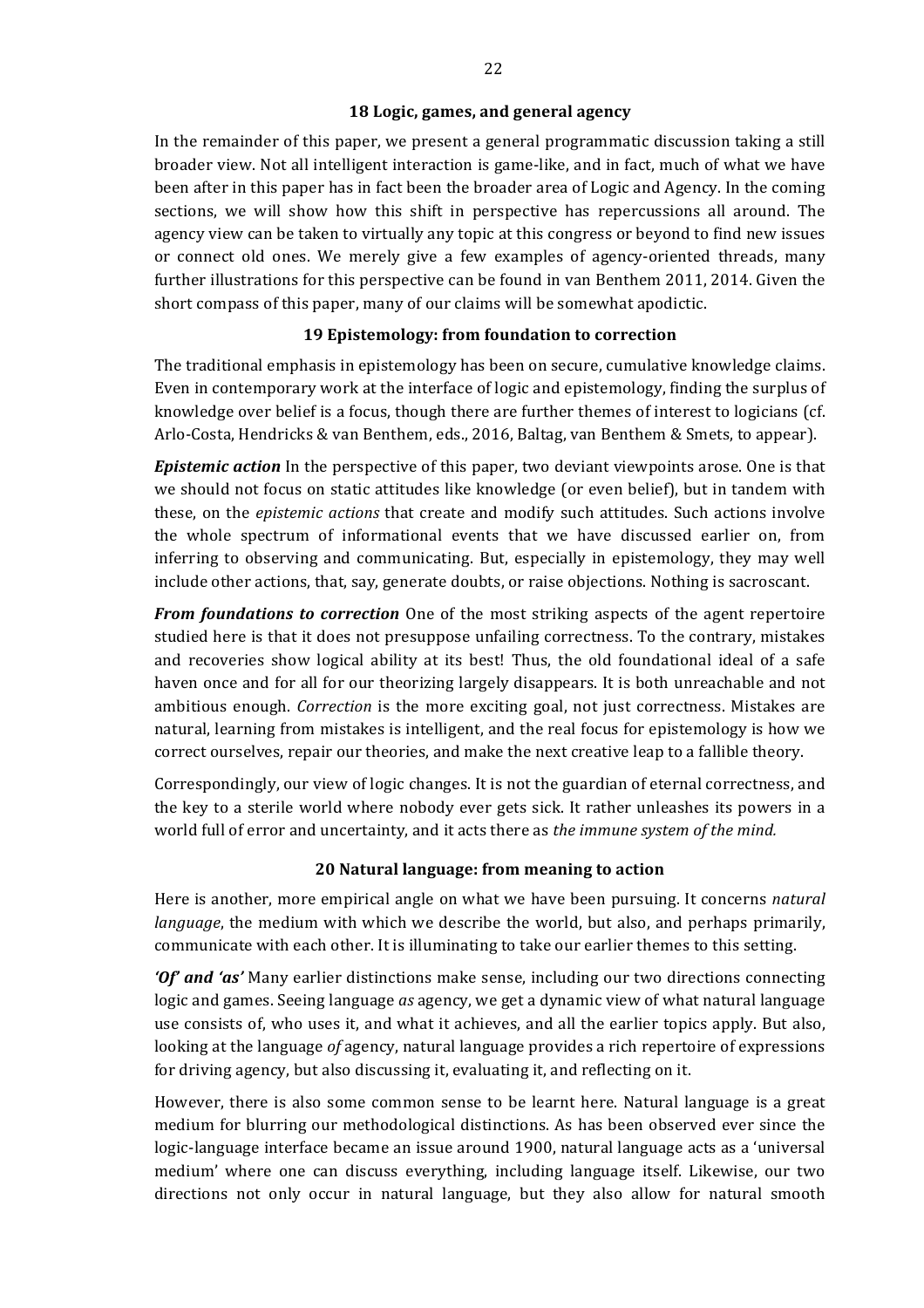switches. An agent can use language to communicate in a first-person 'participating stance', but also step out of this process, and comment on it in a third-person 'reporting stance'.

*Natural language as agency* To make this general agency perspective a bit more concrete, we quote some themes from van Benthem 2014B.

**Action/product duality** Natural languages have a pervasive duality of static and dynamic vocabulary ("dance" is both an activity verb and a noun denoting a product of that activity, and the same is true for a logical term like "argument" - some languages do not even have a grammatical distinction here). Moreover, lanh=guage has a general co-existence of static and dynamic verbs. This mirrors our general approach to logics of agency: the logic of static 'knowing' needs to be studied in tandem with the logic of the dynamic 'learning'.

*Natural logic and inferential zoom* A next theme is the program of 'natural logic' from the 1980s that looked at simple fast inference mechanisms that humans have available, living inside the more cumbersome full machinery of first-order or higher-order proof theory. A typical example were monotonicity inferences (performing upward or downward predicate replacement) that are computed by just understanding the parse trees of logical formulas (van Benthem 1986). One can think of inference as a family of modules, some less, some more complex  $-$  and the same might hold for the logical calculi of information dynamics mentioned earlier. Inside these elaborate mechanisms, there may be natural language fragments that provide much simpler high-zoom reasoning about social action.

*Translation as action* Our third example is an agency perspective on the basic linguistic notion of translation. Instead of merely thinking of this as a mapping between the syntax and semantics of two languages, one can also view translation as 'correlation of behavior'. This is both more ambitious in that acts of communication and reasoning need to be 'translated' as well, but it is at the same time less demanding, since – in line with our earlier remarks about correction – mistakes and misunderstandings are not problematic in crosslanguage communication, as long as they are eventually detected and repaired.

### **21 Agents inside logic itself**

For our next illustration, we take the idea of agents to logic itself. Normally, logical systems do not carry a description of their users, and presumably, these are taken to be idealized allseeing agents that all have the same abilities. Can we tease out a parameter, and introduce agent types inside logic in a meaningful way – going to a theory of logical systems 'as used'?

A major challenge here is giving up hidden uniformity assumptions, finding meaningful parameters for different agents using the same system. There are some examples for this in the literature. Authors have looked at differences in memory, which can be modeled, for instance, in terms of different levels in the automata hierarchy (van Benthem 1986). Also, agents with different inferential resources have been used to model 'bounded agency', when agents may not be able to employ the full power of a standard logical proof system.

*Fragments versus agents* This perspective may change our view of many standard topics. Consider the earlier topic of 'natural logic', i.e., simple logical inference inside a complex total system. We can think of this in a standard way as a search for fragments of the full system that are decidable, or otherwise especially well-behaved. But we could equally well think that simplicity does not arise from simple fragments that guarantee success, but from simplicity of agents using complex systems. For instance, consider first-order logic as used by a finite automaton: how much correct model checking or inference could it do?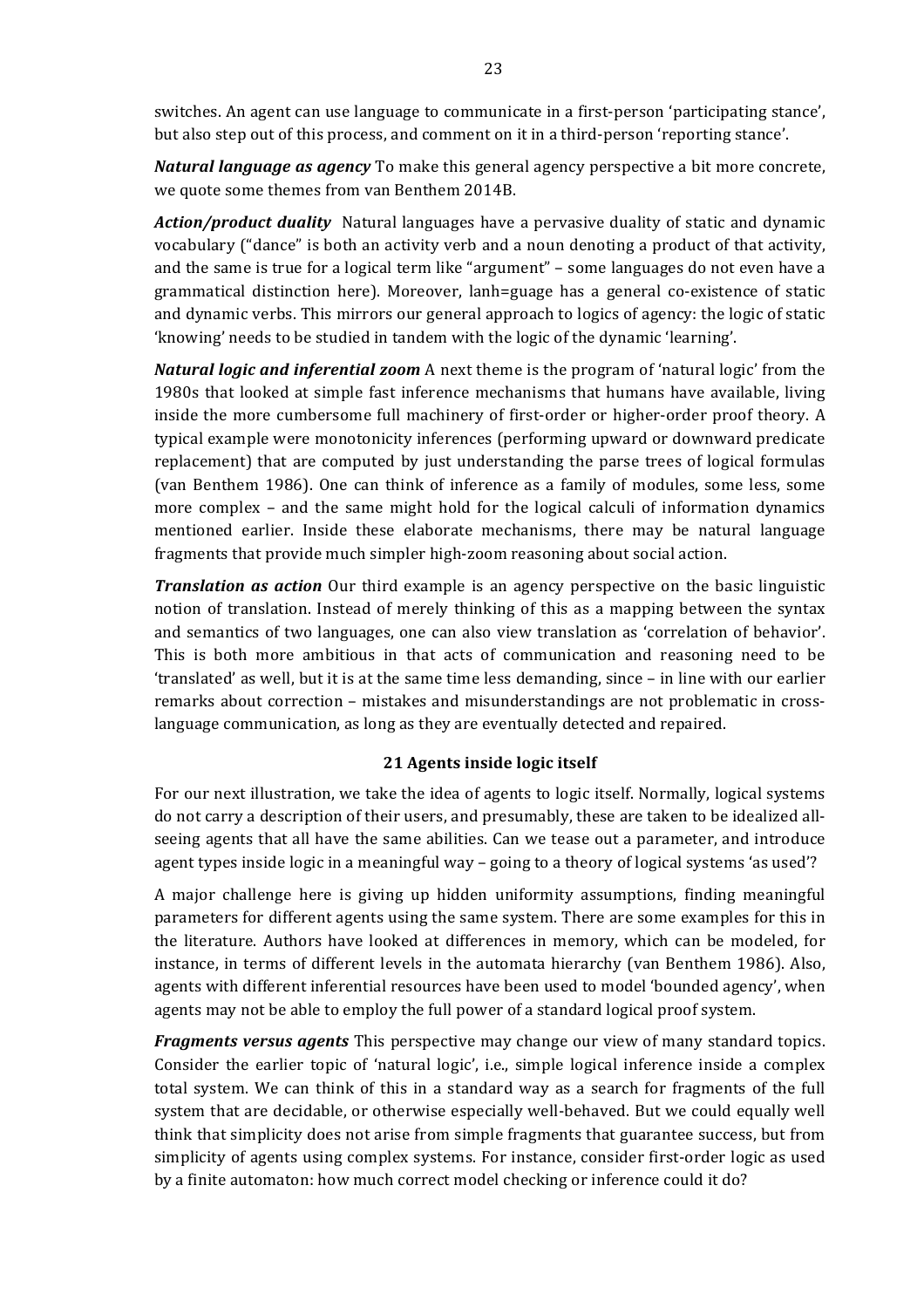**Pebble games and memory** A nice example of memory modulation in standard logic are 'pebble games', where access to objects in model games is restricted by a fixed supply of pebbles that can be used to mark current objects of attention. As a result one parametrizes standard logical games along the natural numbers to those that can be played successfully by players with a certain finite amount *k* of pebbles. However, it is typical for the state of the art that pebbling is only used in a few specialized domains, whereas it is clearly a general device for introducing memory in many logical settings. Also, players are given the same amount of pebbles, whereas again, there seems to be no need for this.

But scenarios can be made still more exciting. What if agents are taken to be very different – as in the many scenarios of 'humans versus machines' that pervade the literature from the Turing Test onward? We conclude with two speculations along these lines.

One is that our earlier logic games might now be played between different agent types, such as competing versus cooperative agents, giving up the usual uniformity of reasoners. What logical notions would then correspond to the resulting equilibria in a Theory of Play?

But this diversity also extends to other issues in logic. Consider the well-known diversity or plurality of logical systems, offering us options from classical logic to systems like intuitionistic or linear logic. What if we reinterpret this diversity, not as some sort of momentous dogmatic system choice, but as a reflection of agent variety?  $31$ 

### **22 Logic meets reality**

The preceding thoughts are still about repercussions inside theoretical academic fields. But many people read the focus on agency advocated in this paper as a step toward a more empirical account of logic as analyzing concrete reasoning and communication styles. There is certainly an influence from reality in all of the above in that our themes are not chosen out of the blue, but in accordance with what we perceive as basic features of actual agents. This turn does not stand on its own. In recent years, logic as a discipline has been exposed to major outside influences, shaking up the cozy corners of the a priori mind. It is not the aim of this paper to chart all these influences, but the following facts are readily observable.

Logic is a source of computational devices that are transforming our world. At the same time, logic meets the empirical facts of human behavior in encounters with cognitive science. It may be hard to find logicians today who really feel at ease with splendid isolation behind the barrier of Frege's 'anti-psychologism'. Leaving the glass bead game of 'intuitions', learning instead what people really do, and how the human brain really works, is proving an irresistible challenge even to many theorists. And finally, human society itself creates an ever-growing fund of challenges such as the many whirlpools and cliffs in the world of public opinion that seems to be spinning out of control at an alarming rate.

I am not saying that the logic, games and agency view of this paper is a panacea for all the ills of our current society (or the source of all that is good in it), but it may become part of a reconceptualization that will equip us better to deal with major practical challenges.

In the final sections of this paper, I discuss a few themes arising in encounters with practice. I start with a simple concrete illustration, to show how the above flights of the imagination can quickly land on solid ground.

 $31$  Our earlier distinction between logic *of* games and logic *as* games is relevant here, but we will not develop this theme in detail for the suggestions made here.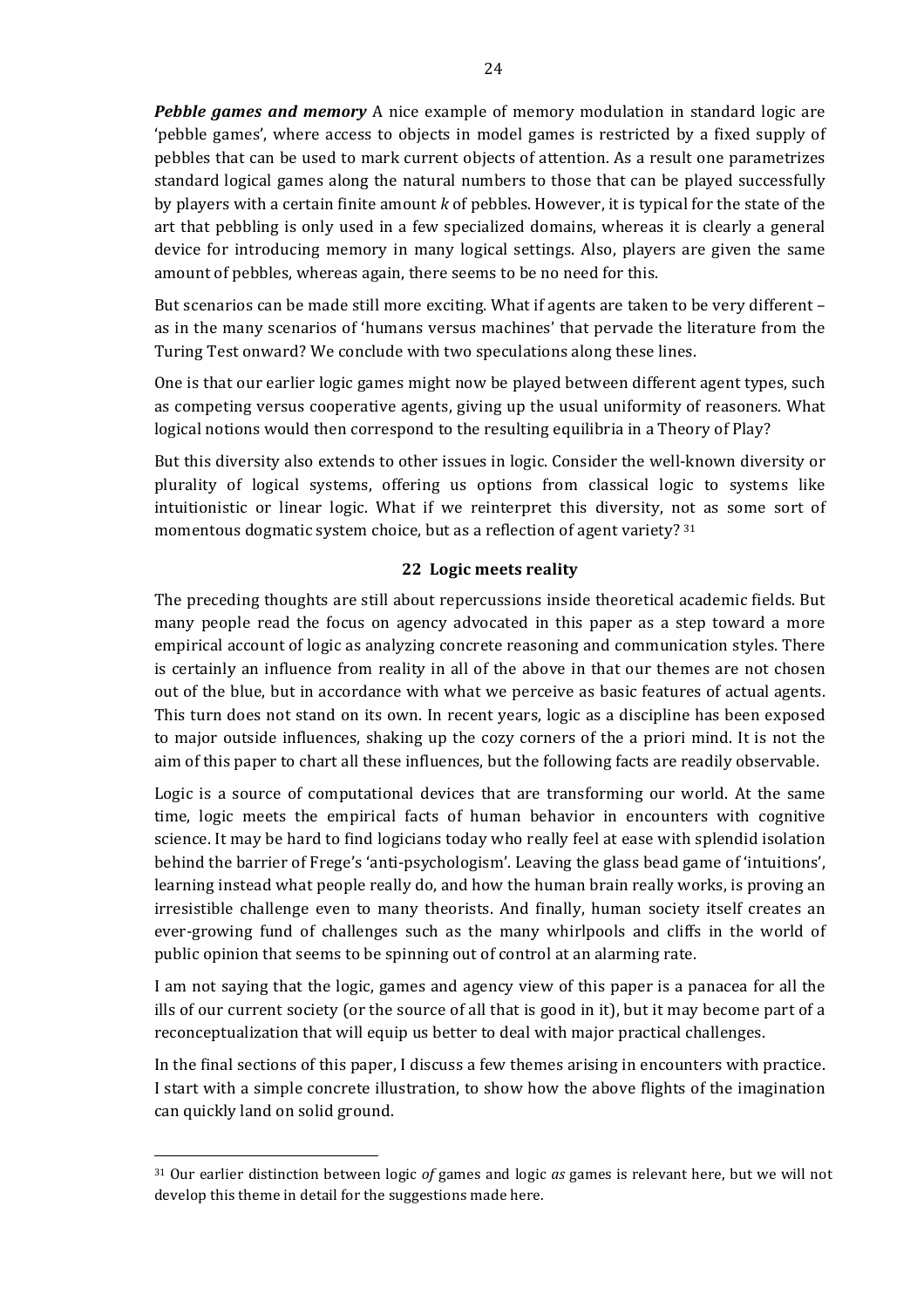In the real world, things may go differently from our standard theoretical scenarios. Here is an example: what happens to our standard algorithms when the world (or other agents) engage in sabotage? Rational agents should be able to cope with such changes, but let us first see what drastic effects they can have on situations we thought we understood.

*From algorithms to games* Under adverse circumstances. computational tasks for single agents can turn quite easily into more-agent games. Consider the ubiquitous practical search problem of *Graph Reachability:*

"Given two nodes  $s$ ,  $t$  in a graph, is there a sequence of successive arrows from  $s$  to  $t$ ?"

There are fast *Ptime* algorithms finding such a path if one exists (Papadimitriou 1994). But what if there is a disturbance  $-$  a reality in travel?

*Example* Sabotage Games.

The following network links two European centers of logic and computation:



Let us focus on the two nodes Amsterdam and Saarbruecken. It is easy to plan trips either way. But what if transportation breaks down, and a malevolent demon starts canceling connections, anywhere in the network? Let us say that, at each stage, the demon first takes out one connection. Now we have a two-player game, and the question is who can win it where.

Here is a Zermelo solution (the sabotage game satisfies the conditions of an earlier theorem). From Saarbruecken to Amsterdam, a German colleague has a winning strategy. Demon's opening move may block Brussel or Koblenz, but she gets to Luxemburg in the first round, and to Amsterdam in the next. Demon may also cut a link between Amsterdam and a city in the middle  $-$  but she can then go to at least one place with two intact roads. But with a traveler starting from the Dutch side, it is the Demon who has the winning strategy. It first cuts a link between Saarbruecken and Luxemburg. If the traveler then goes to any city in the middle. Demon has time in the next rounds to cut the last intact link to Saarbruecken.

By now, sabotage scenarios have been used for various tasks, and sabotage is a general strategy for changing giving algorithms or games. <sup>32</sup> Here is one more illustration.

### *Example* **Teaching, the grim realities.**

A Student located at S in the next diagram wants to reach the *escape* E below, the Teacher wants to prevent him from getting there. Each line segment is a path that can be traveled. In each round of the game, the Teacher first cuts one connection, anywhere, and the Student must then travel one link still open at his current position:

 $32$  It can be shown that the computational complexity of solving sabotage games jumps up from NPcomplete for graph search to *Pspace*-complete, a typical complexity class for games.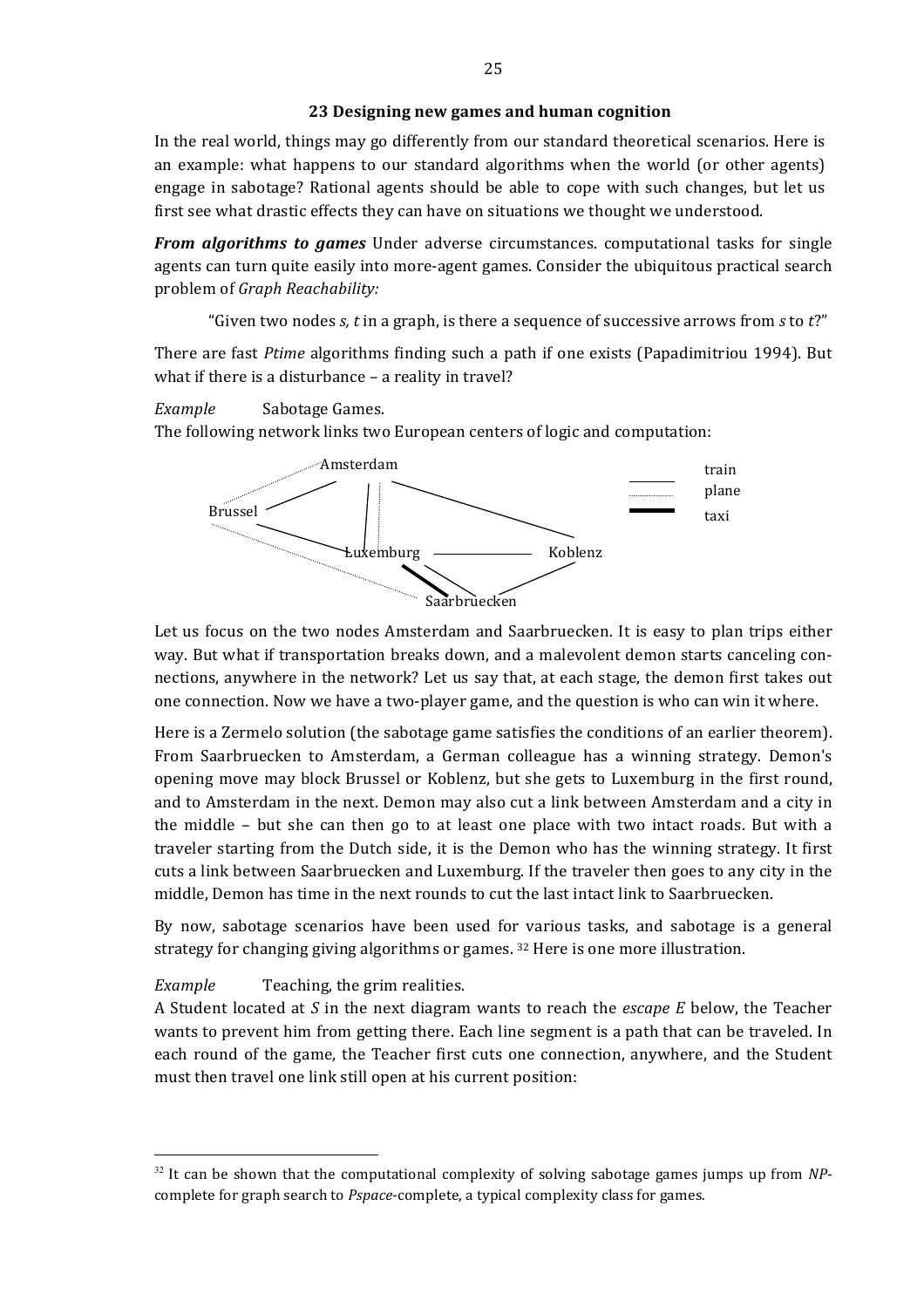

 $\overline{a}$ 

Again Zermelo's Theorem applies. In this particular game, Teacher has a winning strategy, by first cutting a line to the right between *X* and  $\vec{E}$ , and then waiting for Student's moves, cutting lines appropriately. General games like this arise on any graph with single or multiple lines, and they have been used in real teaching scenarios.

*New logics of model change* There is also an interesting theoretical angle here. Sabotage games suggest a language that changes the models on which it is evaluated. Thus, their logical study involves dynamic modalities referring to a new model after some change has been made to its structure, in the spirit of the dynamic update logics considered earlier.  $33$ 

*Gamification* More generally, like our earlier logic games, sabotage is an instance of a general practical phenomenon of 'gamification' that can be observed in many fields today, designing new games for pleasure or even for serious social purposes. Given the striking human penchant for interactive game play, games are a way of changing the world. At the same time, newly designed games are a free cognitive lab where we academics can observe and even manipulate how humans behave in specific informational scenarios.

In all this, games constitute 'hybrid forms' of natural and designed behavior. This is one of the most intriguing features about us humans: theory can influence design qua behavior, resulting in a society where natural and artificial behavior have to live together. Of course, there are many examples of this phenomenon, starting with the introduction in Antiquity of specialized reasoning disciplines with specialized hybrid languages. such as mathematics or the law. It seems fair to say that we do not really understand very well how such societies function, but clearly, it will involve the agent diversity of our Theory of Play in a major way.

A *universal model for cognition?* We conclude this section with a grand question. We saw how computational devices become games when more users are involved, competitive or adversarial. Now consider Turing's celebrated analysis of computation, using a stylized model of a human agent performing a single task: calculation. As suggested in van Benthem 1990, could games with agent diversity be a universal model for human cognition?  $34$ 

### **24 Logic one last time**

Our final question is what the topics in this paper mean for our understanding of logic. Given the (despite all our caveats) greater empirical and practical flavor of our agency perspective, what becomes of the status of logical theory? I merely mention a few themes, leaving other valid concerns for other occasions. 35

<sup>33</sup> Our earlier dynamic-epistemic logics are about definable model changes, and hence their complexity tends to stay low, thanks to matching recursion axioms. Sabotage dynamic logics are about arbitrary stepwise model changes, and as it happens, even sabotaged basic modal logic is already undecidable. For the latest on these issues, cf. Aucher, van Benthem & Grossi 2016.

 $34$  The original Turing Test itself concerned a hybrid scenario with possibly different agent types.

 $35$  For instance, the models for bringing out dynamic actions in this paper are extensional, whereas one might think that action is a typical intensional notion, involving 'how' (ways of doing things) as much as 'what' state changes are achieved. While this is true, the program outlined here for making dynamic actions explicit seems orthogonal to the choice of a level of intensionality for the logic employed.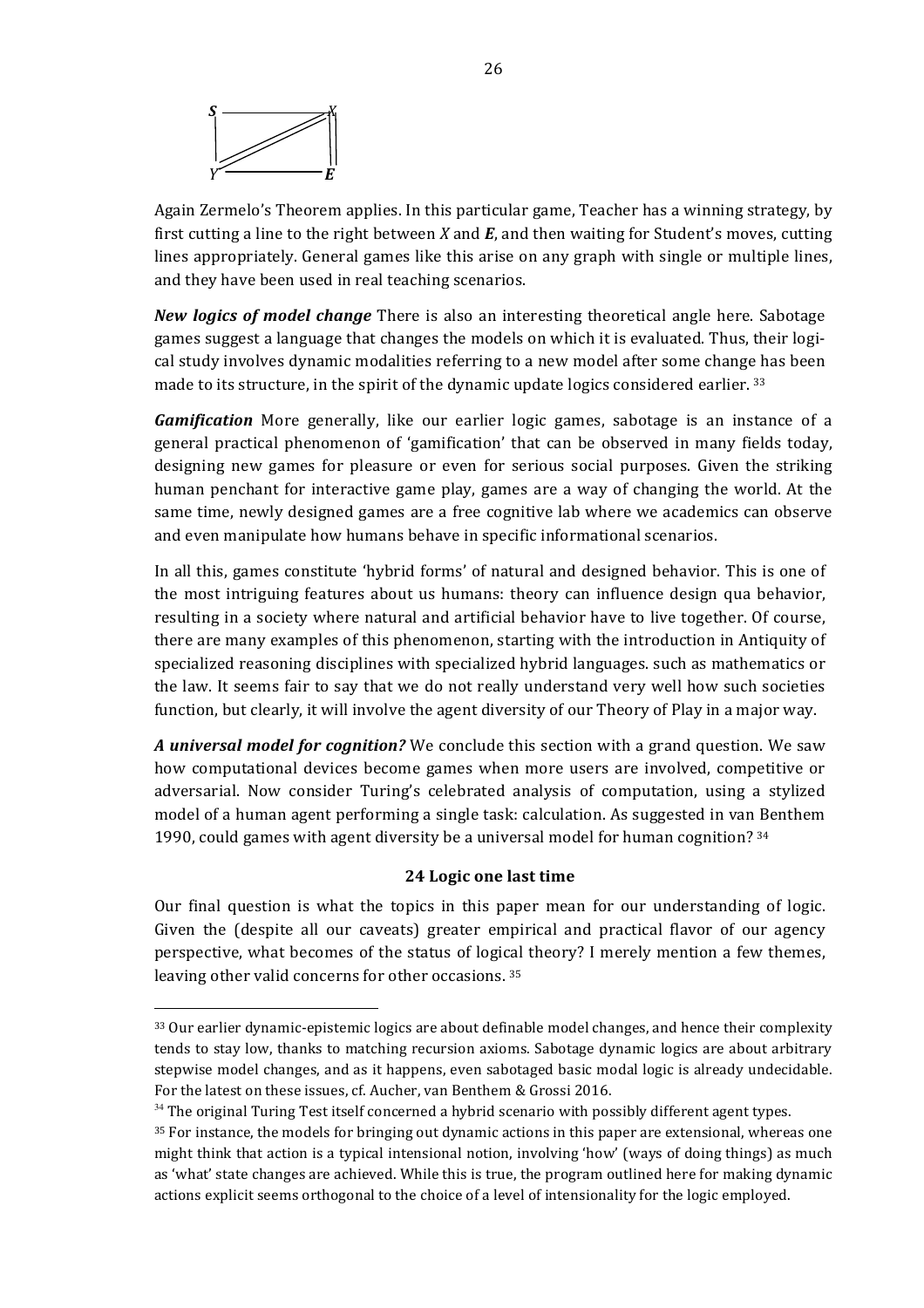**Normative versus descriptive?** Logic and cognitive psychology or neuroscience have often been worlds apart, with logic taken to be a normative source of valid laws, while actual human behavior may fail to follow these norms for various reasons. But this dividing line seems thin. Good logical theory lets itself be informed by the best available facts about human cognition, if only to see which topics for research are most urgent or relevant. The latter point even holds if we take our logical theories of agency to be normative, uncovering the correct laws of information flow, belief revision, strategic interaction, and so on.

But the topics in this paper call for an even deeper entanglement of normative and descriptive views. Consider our emphasis on correction and learning as key aspects of agency. This was presented as crucially going beyond the statics of what is and what ought to be the case to the dynamics of *improvement*. But working toward improvement and judging something to be an improvement requires a norm, and even though these need not be absolute norms, it is a fact that learning theory is replete with norms that allow us to judge whether we are going in the right direction. So, facts and norms can and should work in tandem.

*Limitations?* The high point of classical logic are its famous limitation results saying that some things are unachievable, such as decidability for logics that are strong enough, or completeness for mathematical theories that are expressive enough. It is this balance of positive and negative results that makes us logicians feel we truly understand subjects such as proof, definability or computation. But in our program so far, anything seemed to work. What would be limitations to a logical approach to games and agency? Could there be new social paradoxes that show boundaries to what the current program can achieve? I believe there are such boundaries, and as a logician, I even fervently hope there are - but this paper has nothing substantial to offer on this score, except for the obvious fact that some logics of agency are undecidable, and can even have quite high non-arithmetical complexity.

*Object and metalevel* Our final point is a new philosophical worry to be resolved. We have advocated a broad view of the logic of information-driven agency, where inference is just one source of information among others, such as making observations or asking questions. So, is there no privileged role left for reasoning and its laws? One might think there still is, since at the meta-level of formulating dynamical systems we studied information update or belief revision in terms of their logical laws and what follows from them. But if one were to be consistent, the broader informational activity perspective might also have to enter the metalevel. Perhaps the answer is this. Just as in science, we do not just *have* logical theories as sets of laws and proof rules, we also find them, develop them, and *live* them <sup>36</sup> – and perhaps it is that dynamic activity that constitutes the proper content of the meta-level. Theorizing about activities is itself a many-faceted activity.

### **25 Conclusion**

There is a lot of logical content to agency, with games as a striking example and a lab where theory meets practice. There is also a lot of agency to logic. This dual perspective of agency is fun to explore, especially in the more specific compass of games  $-$  and it suggest new perspectives on many existing things in a wide range of disciplines right into philosophy.

 $36$  In that spirit, the various formalisms mentioned in this paper, such as the dynamic logics of hard and soft information or various current logics of games, are not the final laws and the last word of representation, but just one stage in formulating the meta-thory of agency.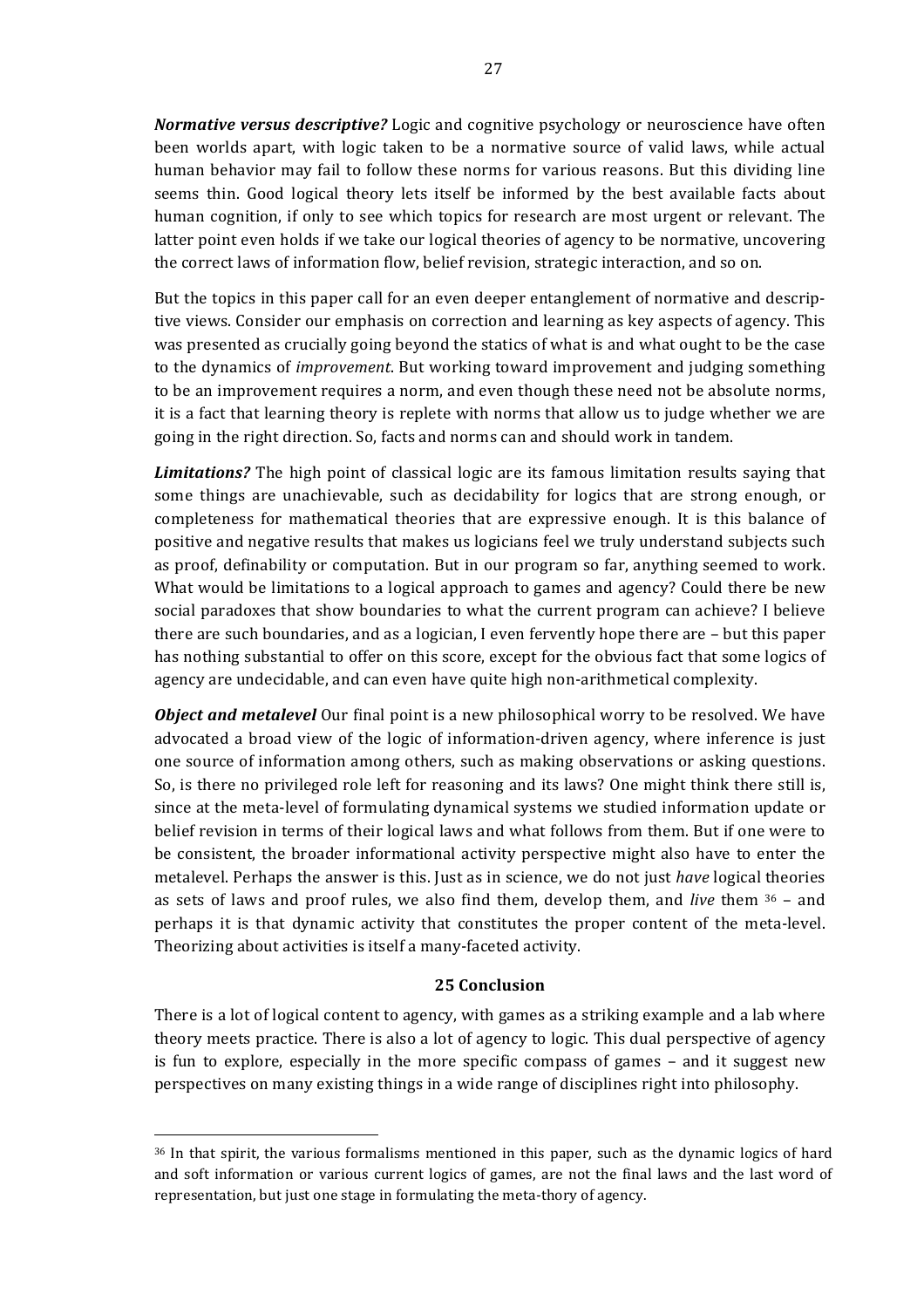#### **References**

- S. Abramsky, 2008, 'Information, Processes and Games', in P. Adriaans and J. van Benthem, eds., *Handbook of the Philosophy of Information*, Elsevier, Amsterdam, 483–549.
- H. Arlo-Costa, V. Hendricks & J. van Benthem, eds., 2016, *Readings in Formal Epistemology*, Springer, Dordrecht.
- G. Aucher, J. van Benthem & D. Grossi, 2016, 'Modal Logics for Sabotage Revisited', *Journal of Logic and Computation*, to appear.
- A. Baltag, J. van Benthem & S. Smets, to appear, *The Music of Knowledge*, ILLC, University of Amsterdam.
- A. Baltag & S. Smets, 2008, 'A Qualitative Theory of Dynamic Interactive Belief Revision', in G. Bonanno, W. van der Hoek & M. Wooldridge, eds., *Logic and the Foundations* of Game and Decision Theory (LOFT-7), Amsterdam University Press, 13-60.
- A. Baltag & S. Smets, 2011, 'Keep Changing Your Beliefs and Aiming for the Truth', *Erkenntnis, 75* (2), 255–270.

A. Baltag, S. Smets & N. Gierasimczuk, 2011, 'Belief Revision as a Truth-Tracking Process', in K. Apt, ed., *Proceedings of TARK Groningen 2011*, ACM Digital Library, 187-190.

- J. van Benthem, 1986, *Essays on Logical Semantics*, Reidel, Dordrecht.
- J. van Benthem, 1990, 'Computation versus Play as a Paradigm for Cognition', *Acta Philosophica Fennica* 49, 236–251.
- J. van Benthem, 1996, *Exploring Logical Dynamics*, CSLI Publications, Stanford.
- J. van Benthem, 2011, *Logical Dynamics of Information and Interaction*, Cambridge University Press, Cambridge UK.
- J. van Benthem, 2014A, *Logic in Games*, The MIT Press, Cambridge MA.
- J. van Benthem, 2014B, 'Natural Language and Logic of Agency', *Journal of Logic, Language and Information* 23:3, 367–382.
- J. van Benthem, 2015, 'Oscillations, Logic, and Dynamical Systems', in S. Ghosh & J. Szymanik, eds., *The Facts Matter*, College Publications, London, 9-22.
- J. van Benthem, 2016, 'Tracking Information', in K. Bimbó, ed., *Michael Dunn on Information-Based Logics*, Springer, Dordrecht, 363–389.
- J. van Benthem, 2017, 'Computation as Social Agency', *Information and Computation*, to appear.
- J. van Benthem, G. Bezhanishvili & S. Enqvist, 2016, 'Instantial Game Logic', ILLC Amsterdam.
- J. van Benthem & A. Gheerbrant, 2010, 'Game Solution, Epistemic Dynamics, and Fixed-Point Logics', *Fundamenta Informaticae* 100, 19-41.
- J. van Benthem & S. Smets, 2015, 'Dynamic Logics of Belief Change', in H. van Ditmarsch, J. Halpern, W. van der Hoek & B. Kooi, eds., *Handbook of Epistemic Logic*, College Publications, London, 313-393.
- A. Brandenburger, 2014, *The Language of Game Theory: Putting Epistemics into the Mathematics of Games*, World Scientific, Singapore.
- R. Carnap, 1928, *Der Logische Aufbau der Welt*, Weltkreis, Berlin.
- Z. Christoph, 2016, *Dynamic Logic of Networks: Information Flow and the Spread of Opinion*, Dissertation, ILLC, University of Amsterdam.
- P. Gärdenfors & H. Rott, 1995, 'Belief Revision', in D. M. Gabbay, C. J. Hogger & J. A. Robinson, eds., *Handbook of Logic in Artificial Intelligence and Logic Programming*, 35-132.
- S. Ghosh, J. van Benthem & R. Verbrugge, eds., 2015, Models of *Models of Strategic Reasoning*, Springer Lecture Notes in AI, Heidelberg.